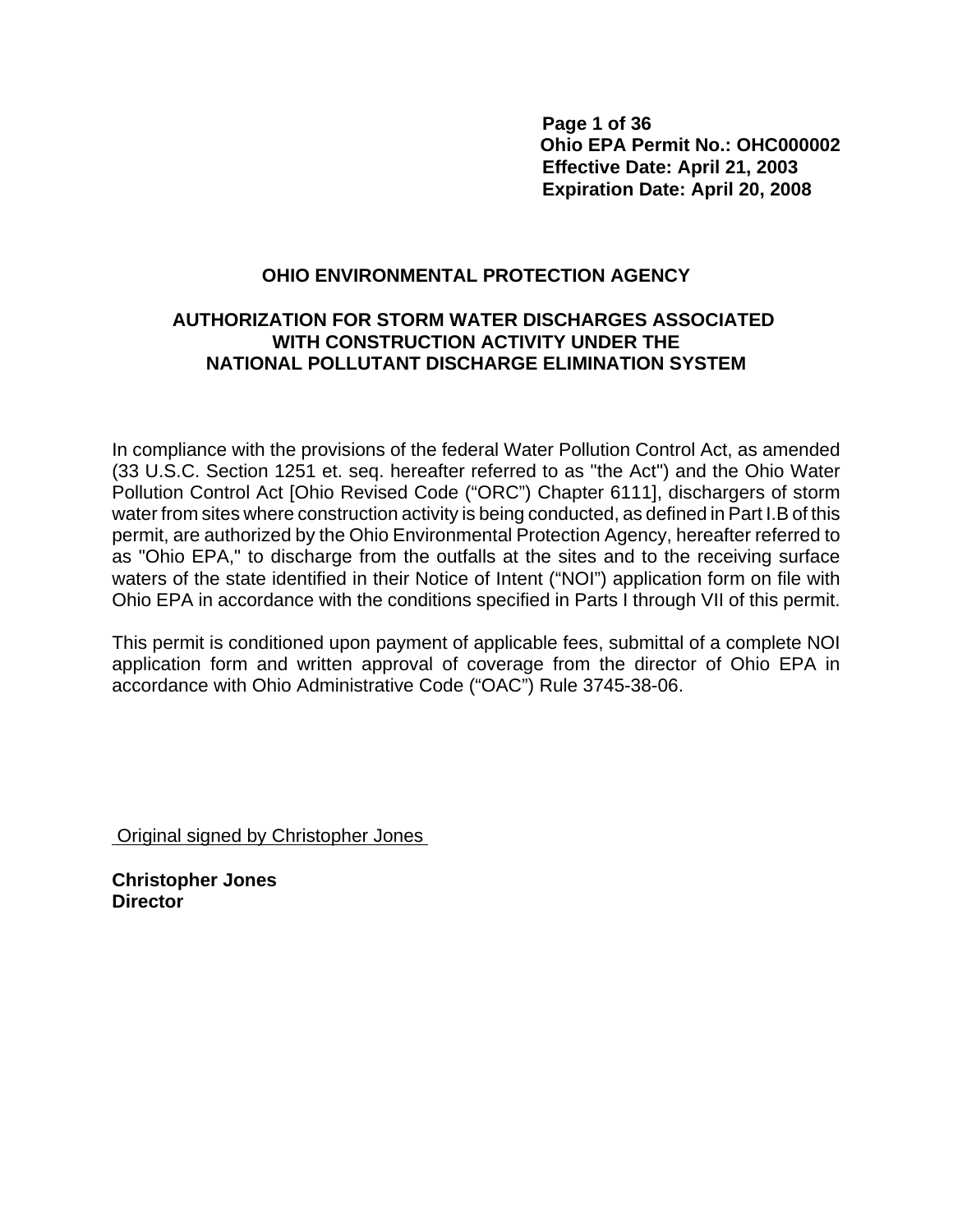# **Page 2 of 36 Ohio EPA Permit No.: OHC000002**

# **TABLE OF CONTENTS**

# PART I. COVERAGE UNDER THIS PERMIT

- A. Permit Area
- B. Eligibility
- C. Requiring an individual permit or an alternative general permit
- D. Permit requirements when portions of a site are sold
- E. Authorization

# PART II. NOTICE OF INTENT REQUIREMENTS

- A. Deadlines for notification
- B. Failure to notify
- C. Where to submit an NOI
- D. Additional notification
- E. Renotification

PART III. STORM WATER POLLUTION PREVENTION PLAN (SWP3)

- A. Storm Water Pollution Prevention Plans
- B. Timing
- C. SWP3 Signature and Review
- D. Amendments
- E. Duty to inform contractors and subcontractors
- F. Total Maximum Daily Load (TMDL) allocations
- G. SWP3 Requirements

# PART IV. NOTICE OF TERMINATION REQUIREMENTS

- A. Failure to notify
- B. When to submit an NOT
- C. How to submit an NOT

## PART V. STANDARD PERMIT CONDITIONS

- A. Duty to comply
- B. Continuation of the expired general permit
- C. Need to halt or reduce activity not a defense
- D. Duty to mitigate
- E. Duty to provide information
- F. Other information
- G. Signatory requirements
- H. Certification
- I. Penalties for falsification of monitoring systems
- J. Oil and hazardous substance liability
- K. Property rights
- L. Severability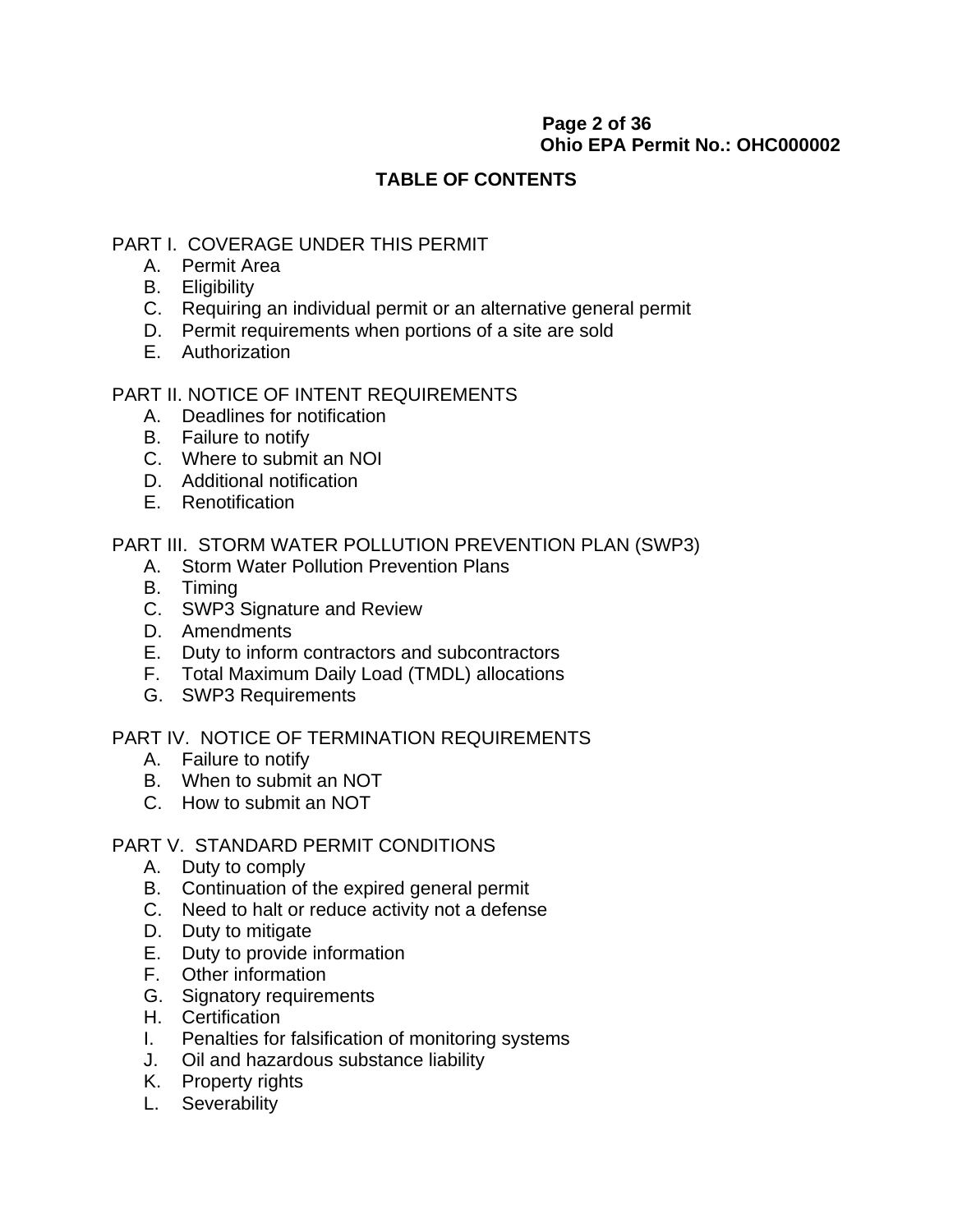# **Page 3 of 36 Ohio EPA Permit No.: OHC000002**

- M. Transfers
- N. Environmental laws
- O. Proper operation and maintenance
- P. Inspection and entry

PART VI. REOPENER CLAUSE

PART VII. DEFINITIONS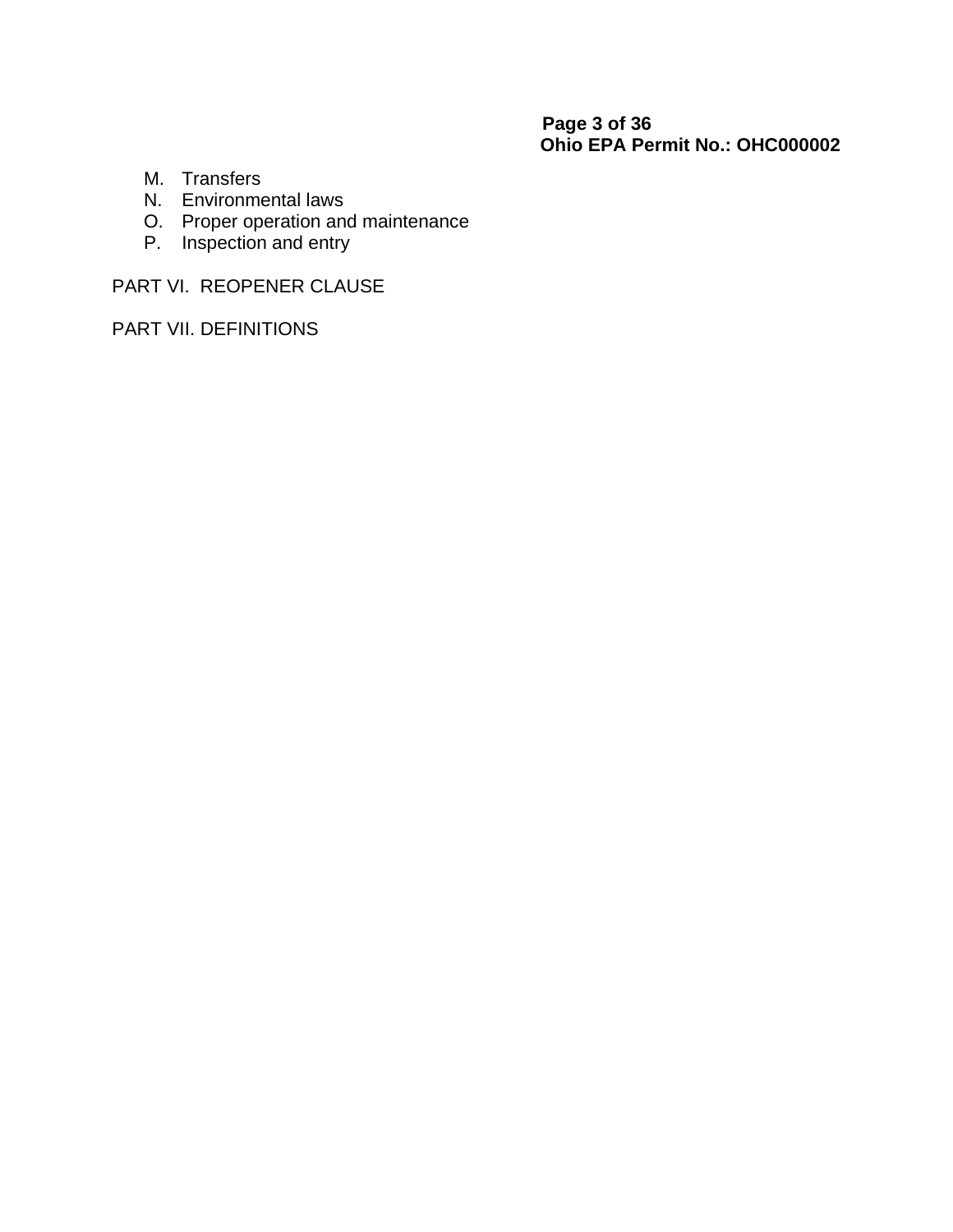# **Page 4 of 36 Ohio EPA Permit No.: OHC000002**

## **PART I. COVERAGE UNDER THIS PERMIT**

### **A. Permit Area.**

This permit covers the entire State of Ohio.

## **B. Eligibility.**

1. Construction activities covered. Except for storm water discharges identified under Part I.B.2, this permit may cover all new and existing discharges composed entirely of storm water discharges associated with construction activity that enter surface waters of the state or a storm drain leading to surface waters of the state.

For the purposes of this permit, construction activities include any clearing, grading, excavating, grubbing and/or filling activities that disturb the threshold acreage described in the next paragraph. Discharges from trench dewatering are also covered by this permit as long as the dewatering activity is carried out in accordance with the practices outlined in Part III.G.2.g.iv of this permit.

Prior to March 10, 2003, only construction activities disturbing five or more acres of total land were required to obtain NPDES construction storm water permit coverage. On and after March 10, 2003, construction activities disturbing one or more acres of total land will be eligible for coverage under this permit. The threshold acreage includes the entire area disturbed in the larger common plan of development or sale.

This permit also authorizes storm water discharges from support activities (e.g., concrete or asphalt batch plants, equipment staging yards, material storage areas, excavated material disposal areas, borrow areas) provided:

- a. The support activity is directly related to a construction site that is required to have NPDES permit coverage for discharges of storm water associated with construction activity;
- b. The support activity is not a commercial operation serving multiple unrelated construction projects and does not operate beyond the completion of the construction activity at the site it supports;
- c. Appropriate controls and measures are identified in a storm water pollution prevention plan (SWP3) covering the discharges from the support activity; and
- d. The support activity is on or contiguous with the property defined in the NOI;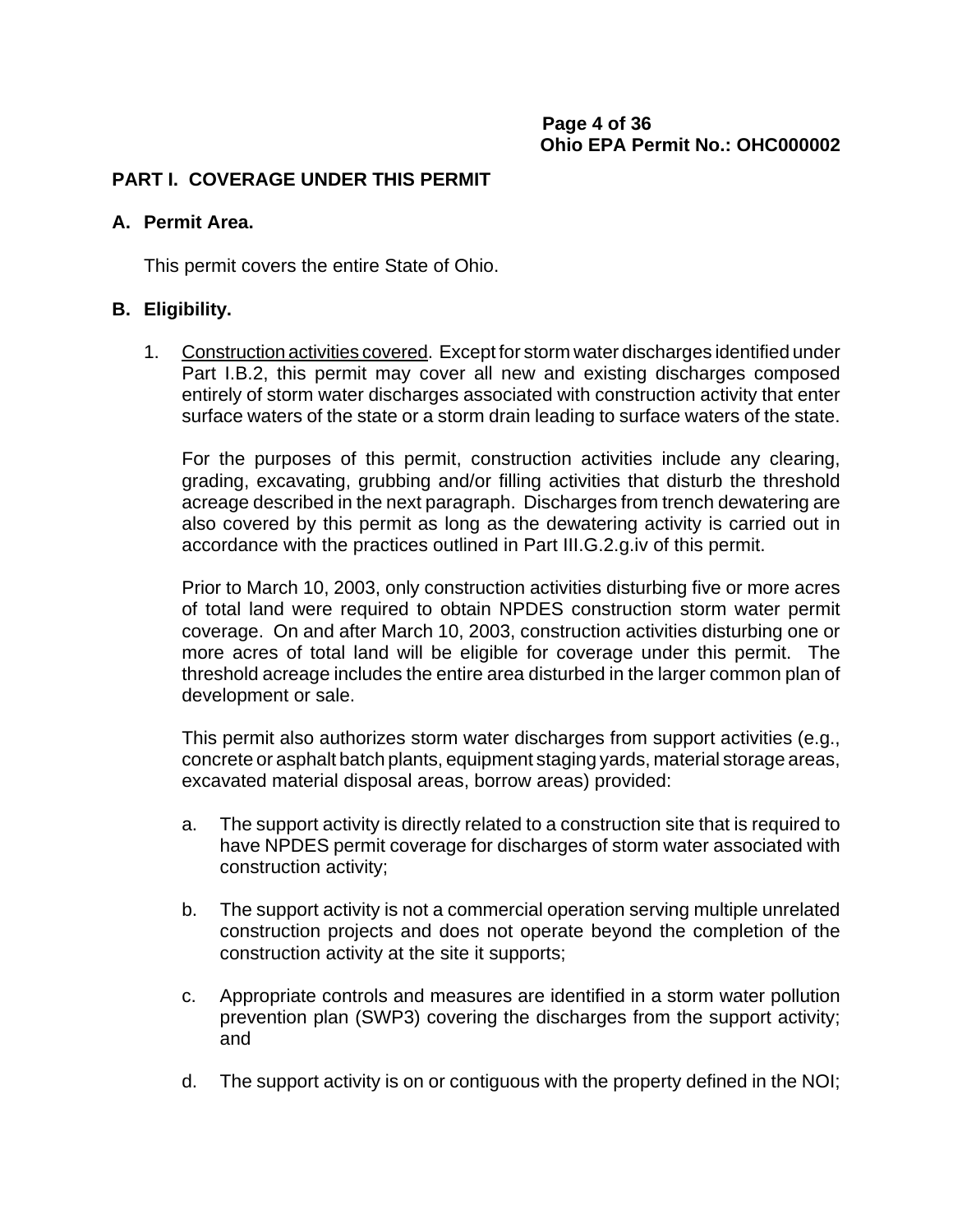# **Page 5 of 36 Ohio EPA Permit No.: OHC000002**

#### **Part I.B**

- 2. Limitations on coverage. The following storm water discharges associated with construction activity are not covered by this permit:
	- a. Storm water discharges that originate from the site after construction activities have been completed, including any temporary support activity, and the site has achieved final stabilization. Industrial post-construction storm water discharges may need to be covered by an NPDES permit;
	- b. Storm water discharges associated with construction activity that the director has shown to be or may reasonably expect to be contributing to a violation of a water quality standard; and
	- c. Storm water discharges authorized by an individual NPDES permit or another NPDES general permit;
- 3. Waivers. After March 10, 2003, sites whose larger common plan of development or sale have at least one, but less than five acres of land disturbance, which would otherwise require permit coverage for storm water discharges associated with construction activities, may request that the director waive their permit requirement. Entities wishing to request such a waiver must certify in writing that the construction activity meets one of the two the waiver conditions:
	- a. **Rainfall erosivity waiver.** For a construction site to qualify for the rainfall erosivity waiver, the cumulative rainfall erosivity over the project duration must be five or less and the site must be stabilized with at least a 70 percent vegetative cover or other permanent, non-erosive cover. The rainfall erosivity must be calculated according to the method in U.S. EPA Fact Sheet 3.1 Construction Rainfall Erosivity Waiver dated January 2001. If it is determined that a construction activity will take place during a time period where the rainfall erosivity factor is less than five, a written waiver certification must be submitted to Ohio EPA at least 21 days before construction activity is scheduled to begin. If the construction activity will extend beyond the dates specified in the waiver certification, the operator must either: (a) recalculate the waiver using the original start date with the new ending date (if the R factor is still less than five, a new waiver certification must be submitted) or (b) submit an NOI application form and fee for coverage under this general permit at least seven days prior to the end of the waiver period (see Attachment A); or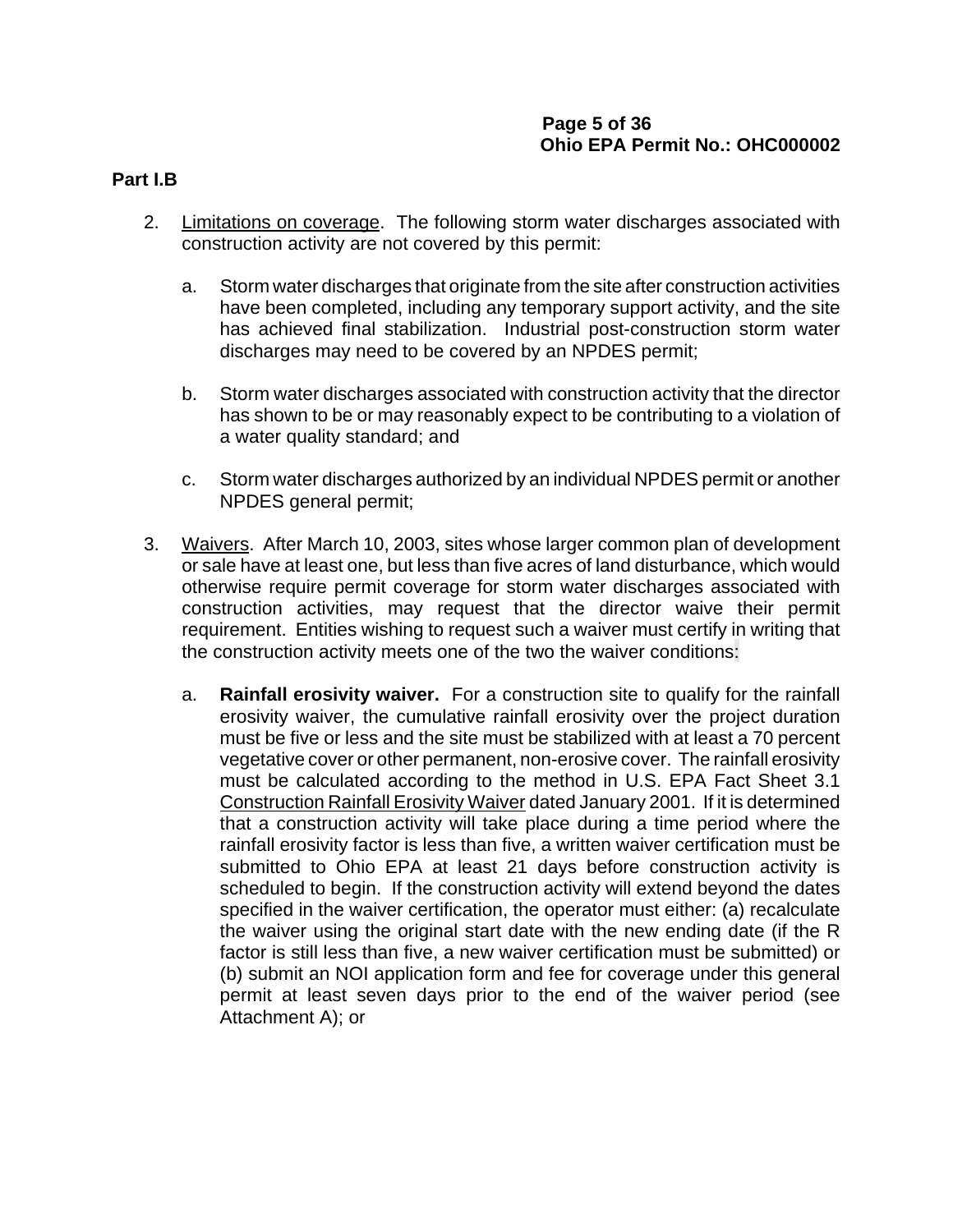## **Part I.B.3**

- b. **TMDL (Total Maximum Daily Load) waiver.** Storm water controls are not needed based on a TMDL approved or established by U.S. EPA that addresses the pollutant(s) of concern or, for non-impaired waters that do not require TMDLs, an equivalent analysis that determines allocations for small construction sites for the pollutant(s) of concern or that determines that such allocations are not needed to protect water quality based on consideration of existing in-stream concentrations, expected growth in pollutant contributions from all sources, and a margin of safety. The pollutant(s) of concern include sediment or a parameter that addresses sediment (such as total suspended solids, turbidity or siltation) and any other pollutant that has been identified as a cause of impairment of any water body that will receive a discharge from the construction activity. The operator must certify to the director of Ohio EPA that the construction activity will take place, and storm water discharges will occur, within the drainage area addressed by the TMDL or equivalent analysis. A written waiver certification must be submitted to Ohio EPA at least 21 days before the construction activity is scheduled to begin.
- 4. Prohibition on non-storm water discharges. All discharges covered by this permit must be composed entirely of storm water with the exception of the following: discharges from fire fighting activities; fire hydrant flushings; potable water sources including waterline flushings; irrigation drainage; lawn watering; routine external building washdown which does not use detergents; pavement washwaters where spills or leaks of toxic or hazardous materials have not occurred (unless all spilled material has been removed) and where detergents are not used; air conditioning condensate; springs; uncontaminated ground water from trench or well point dewatering and foundation or footing drains where flows are not contaminated with process materials such as solvents. Dewatering activities must be done in compliance with Part III.G.2.g.iv of this permit. Discharges of material other than storm water or the authorized non-storm water discharges listed above must comply with an individual NPDES permit or an alternative NPDES general permit issued for the discharge.

Except for flows from fire fighting activities, sources of non-storm water listed above that are combined with storm water discharges associated with construction activity must be identified in the SWP3. The SWP3 must identify and ensure the implementation of appropriate pollution prevention measures for the non-storm water component(s) of the discharge.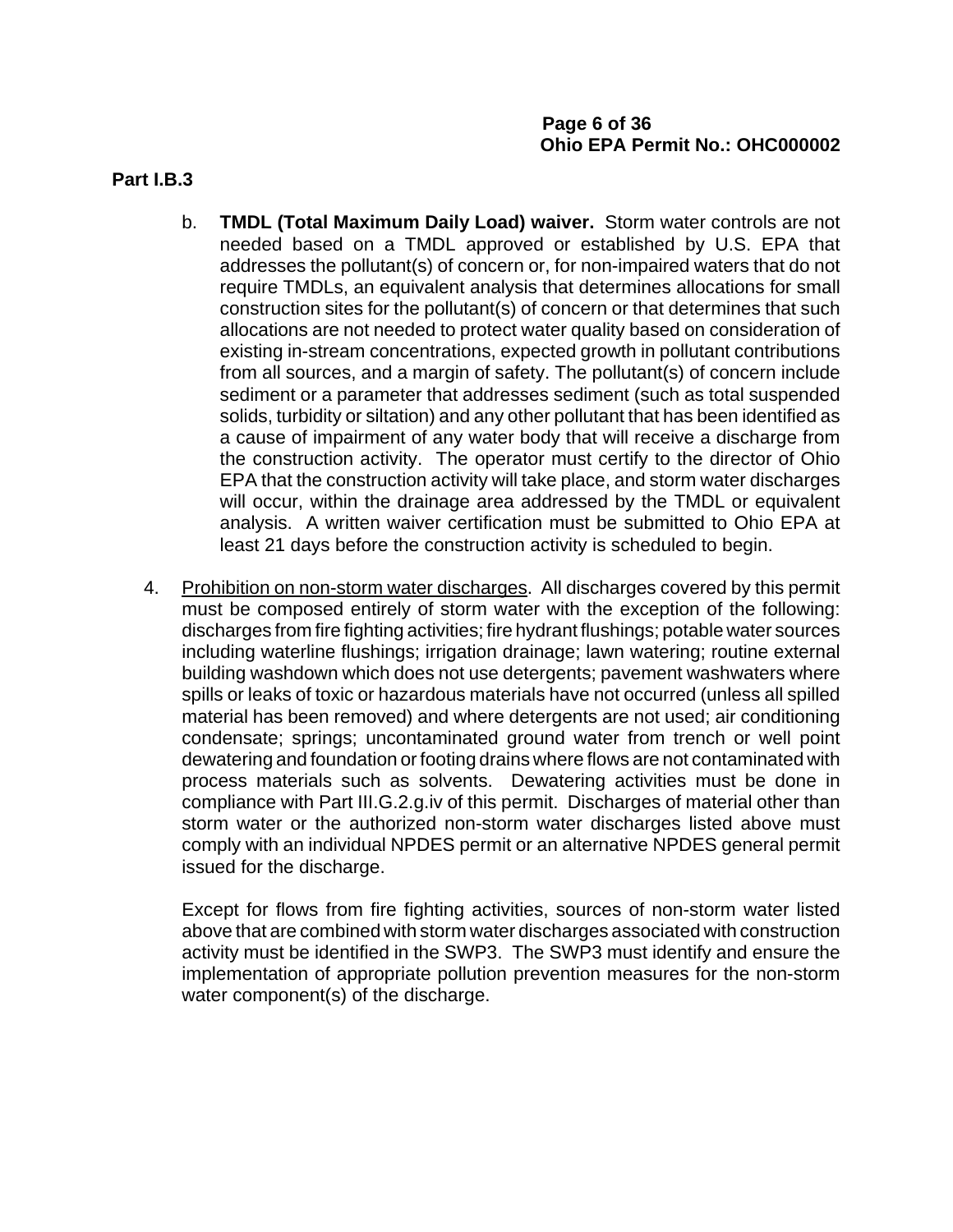## **Page 7 of 36 Ohio EPA Permit No.: OHC000002**

### **Part I.B**

5. Spills and unintended releases (Releases in excess of Reportable Quantities). This permit does not relieve the permittee of the reporting requirements of 40 CFR Part 117 and 40 CFR Part 302. In the event of a spill or other unintended release, the discharge of hazardous substances in the storm water discharge(s) from a construction site must be minimized in accordance with the applicable storm water pollution prevention plan for the construction activity and in no case, during any 24-hour period, may the discharge(s) contain a hazardous substance equal to or in excess of reportable quantities.

40 CFR Part 117 sets forth a determination of the reportable quantity for each substance designated as hazardous in 40 CFR Part 116. The regulation applies to quantities of designated substances equal to or greater than the reportable quantities, when discharged to surface waters of the state. 40 CFR Part 302 designates under section 102(a) of the Comprehensive Environmental Response, Compensation and Liability Act of 1980, those substances in the statutes referred to in section 101(14), identifies reportable quantities for these substances and sets forth the notification requirements for releases of these substances. This regulation also sets forth reportable quantities for hazardous substances designated under section 311(b)(2)(A) of the Clean Water Act (CWA).

## **C. Requiring an individual NPDES permit or an alternative NPDES general permit.**

1. The director may require an alternative permit. The director may require any operator eligible for this permit to apply for and obtain either an individual NPDES permit or coverage under an alternative NPDES general permit in accordance with OAC Rule 3745-38-04. Any interested person may petition the director to take action under this paragraph.

The director will send written notification that an alternative NPDES permit is required. This notice shall include a brief statement of the reasons for this decision, an application form and a statement setting a deadline for the operator to file the application. If an operator fails to submit an application in a timely manner as required by the director under this paragraph, then coverage, if in effect, under this permit is automatically terminated at the end of the day specified for application submittal.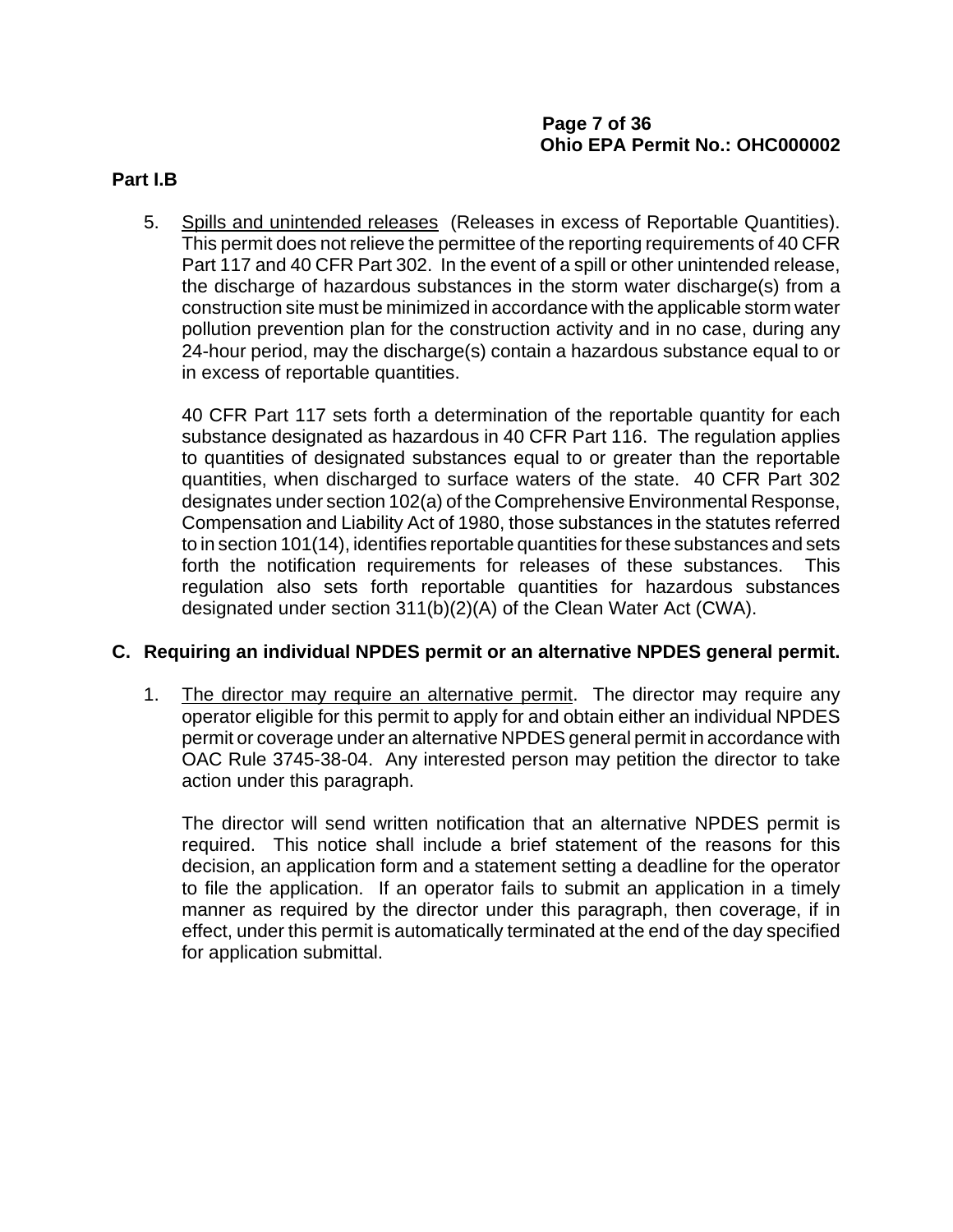## **Page 8 of 36 Ohio EPA Permit No.: OHC000002**

### **Part I.C**

- 2. Operators may request an individual NPDES permit. Any owner or operator eligible for this permit may request to be excluded from the coverage of this permit by applying for an individual permit. The owner or operator shall submit an individual application with reasons supporting the request to the director in accordance with the requirements of 40 CFR 122.26. If the reasons adequately support the request, the director shall grant it by issuing an individual NPDES permit.
- 3. When an individual NPDES permit is issued to an owner or operator otherwise subject to this permit or the owner or operator is approved for coverage under an alternative NPDES general permit, the applicability of this permit to the individual NPDES permittee is automatically terminated on the effective date of the individual permit or the date of approval for coverage under the alternative general permit, whichever the case may be.

### **D. Permit requirements when portions of a site are sold**

If an operator obtains a permit for a development, and then the operator (permittee) sells off lots or parcels within that development, permit coverage must be continued on those lots until a Notice of Termination (NOT) in accordance with Part IV.B is submitted. For developments which require the use of centralized sediment and erosion controls (i.e., controls that address storm water runoff from one or more lots) for which the conveyance of permit coverage for a portion of the development will either prevent or impair the implementation of the controls and therefore jeopardize compliance with the terms and conditions of this permit, the permittee will be required to maintain responsibility for the implementation of those controls. For developments where this is not the case, it is the permittee's responsibility to temporarily stabilize all lots sold to individual lot owners unless an exception is approved in accordance with Part III.G.4. In cases where permit coverage for individual lot(s) will be conveyed, the permittee shall inform the individual lot owner of the obligations under this permit and ensure that the Individual Lot NOI application is submitted to Ohio EPA.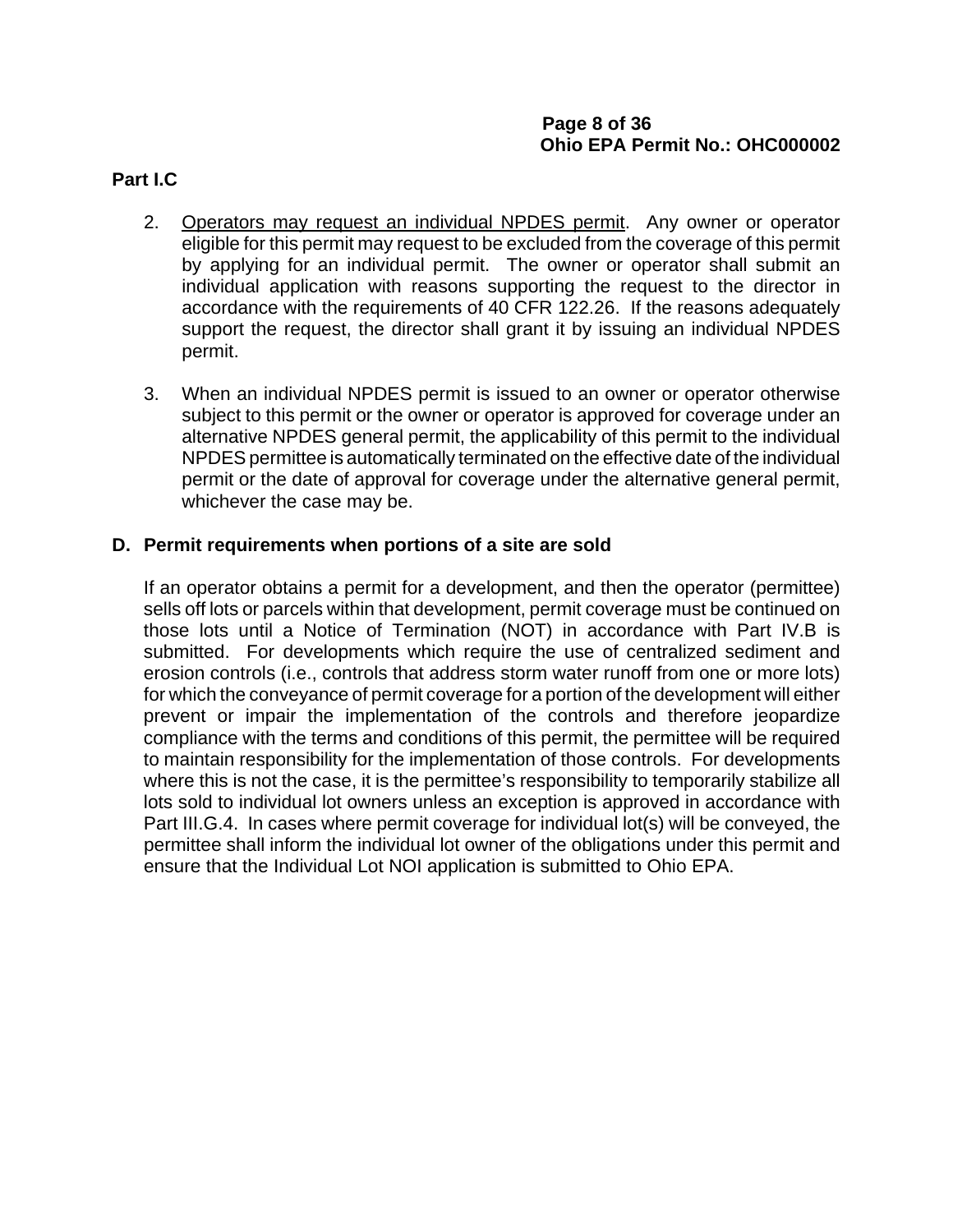**Part I**

# **E. Authorization**

- 1. Obtaining authorization to discharge. Operators that discharge storm water associated with construction activity must submit an NOI application form in accordance with the requirements of Part II of this permit to obtain authorization to discharge under this general permit. As required under OAC Rule 3745-38- 06(E), the director, in response to the NOI submission, shall notify the applicant in writing that he/she has been granted general permit coverage to discharge storm water associated with construction activity under the terms and conditions of this permit or that the applicant must apply for an individual NPDES permit or coverage under an alternate general NPDES permit as described in Part I.C.1.
- 2. No release from other requirements. No condition of this permit shall release the permittee from any responsibility or requirements under other environmental statutes or regulations. Other permit requirements commonly associated with construction activities include, but are not limited to, section 401 water quality certifications, isolated wetland permits, permits to install sanitary sewers or other devices that discharge or convey polluted water, permits to install drinking water lines, single lot sanitary system permits and disturbance of land which was used to operate a solid or hazardous waste facility (i.e., coverage under this NPDES general permit does not satisfy the requirements of OAC Rule 3745-27-13 or ORC Section 3734.02(H)). This permit does not relieve the permittee of other responsibilities associated with construction activities such as contacting the Ohio Department of Natural Resources, Division of Water, to ensure proper well installation and abandonment of wells.

# **Part II. NOTICE OF INTENT REQUIREMENTS**

# **A. Deadlines for notification.**

Initial coverage: Operators who intend to obtain initial coverage for a storm water discharge associated with construction activity under this general permit must submit a complete and accurate NOI application form and appropriate fee at least 21 days prior to the commencement of construction activity. If more than one operator, as defined in Part VII of this general permit, will be engaged at a site, each operator shall seek coverage under this general permit. Where one operator has already submitted an NOI prior to other operator(s) being identified, the additional operator shall request modification of coverage to become a co-permittee. In such instances, the copermittees shall be covered under the same facility permit number. No additional permit fee is required.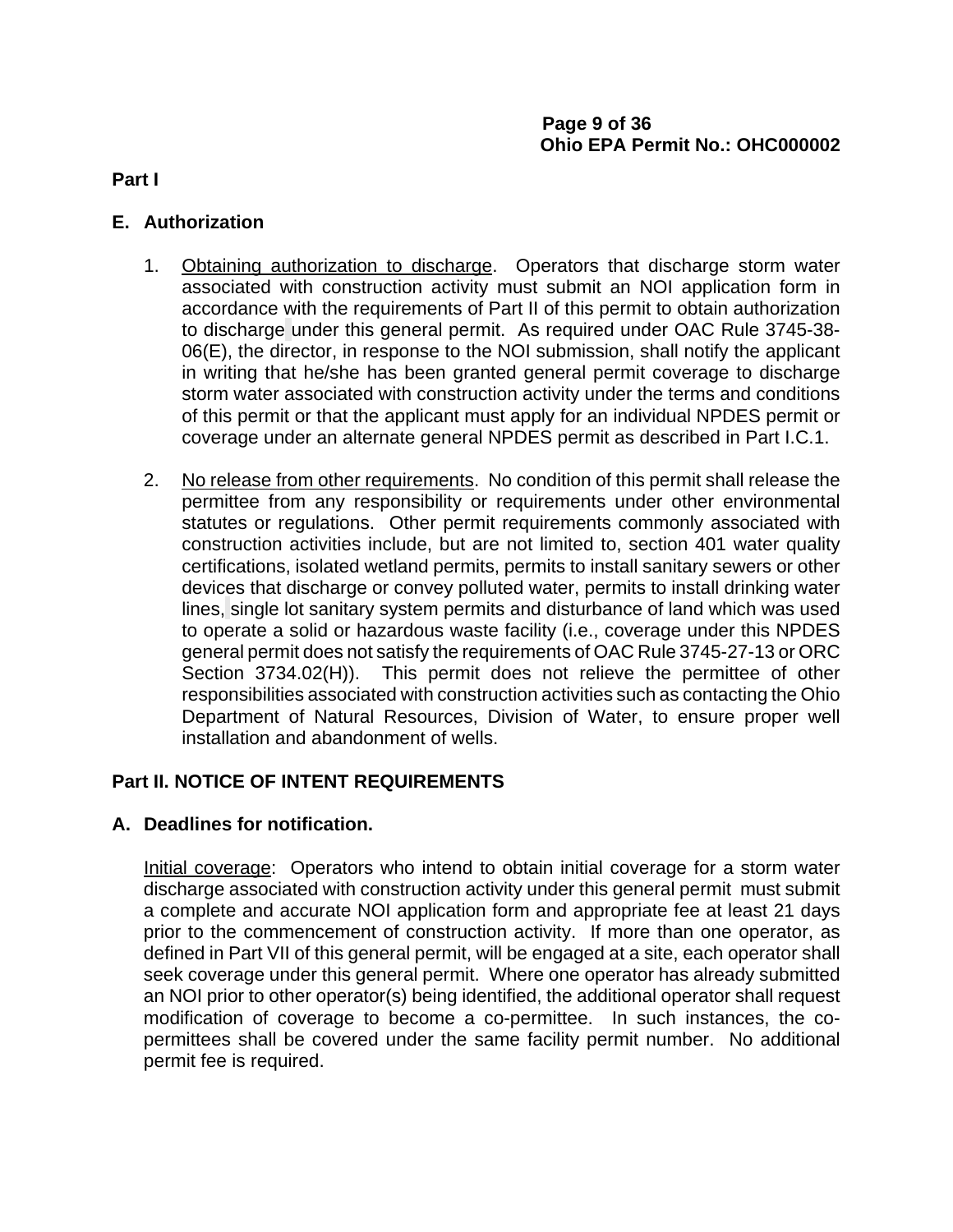# **Page 10 of 36 Ohio EPA Permit No.: OHC000002**

## **Part II.A**

Individual lot transfer of coverage: Operators must each submit an individual lot notice of intent (Individual Lot NOI) application form (no fee required) to Ohio EPA at least seven days prior to the date that they intend to accept responsibility for permit requirements for their portion of the original permitted development from the previous permittee. The original permittee may submit an Individual Lot NOT at the time the Individual Lot NOI is submitted. Transfer of permit coverage is not granted until an approval letter from the director of Ohio EPA is received by the applicant.

## **B. Failure to notify.**

Operators who fail to notify the director of their intent to be covered and who discharge pollutants to surface waters of the state without an NPDES permit are in violation of ORC Chapter 6111. In such instances, Ohio EPA may bring an enforcement action for any discharges of storm water associated with construction activity.

### **C. Where to submit an NOI.**

Operators seeking coverage under this permit must submit a signed NOI form, provided by Ohio EPA, to the address found in the associated instructions.

## **D. Additional notification.**

The permittee shall make NOIs and SWP3s available upon request of the director of Ohio EPA, local agencies approving sediment and erosion control plans, grading plans or storm water management plans, local governmental officials, or operators of municipal separate storm sewer systems (MS4s) receiving drainage from the permitted site. Each operator that discharges to an NPDES permitted MS4 shall provide a copy of its Ohio EPA NOI submission to the MS4 in accordance with the MS4's requirements, if applicable.

## **E. Renotification.**

Upon renewal of this general permit, the permittee is required to notify the director of his intent to be covered by the general permit renewal. Permittees covered under the previous NPDES general permit for storm water discharges associated with construction activity (NPDES permit number OHR100000) shall have continuing coverage under this permit. The permittees covered under OHR100000 shall submit a letter within 90 days of receipt of written notification by Ohio EPA expressing their intent that coverage be continued. There is no fee associated with these letters of intent for continued coverage. Permit coverage will be terminated after the 90-day period if the letter is not received by Ohio EPA. Ohio EPA will provide instructions on the contents of the letter and where it is to be sent within the notification letter.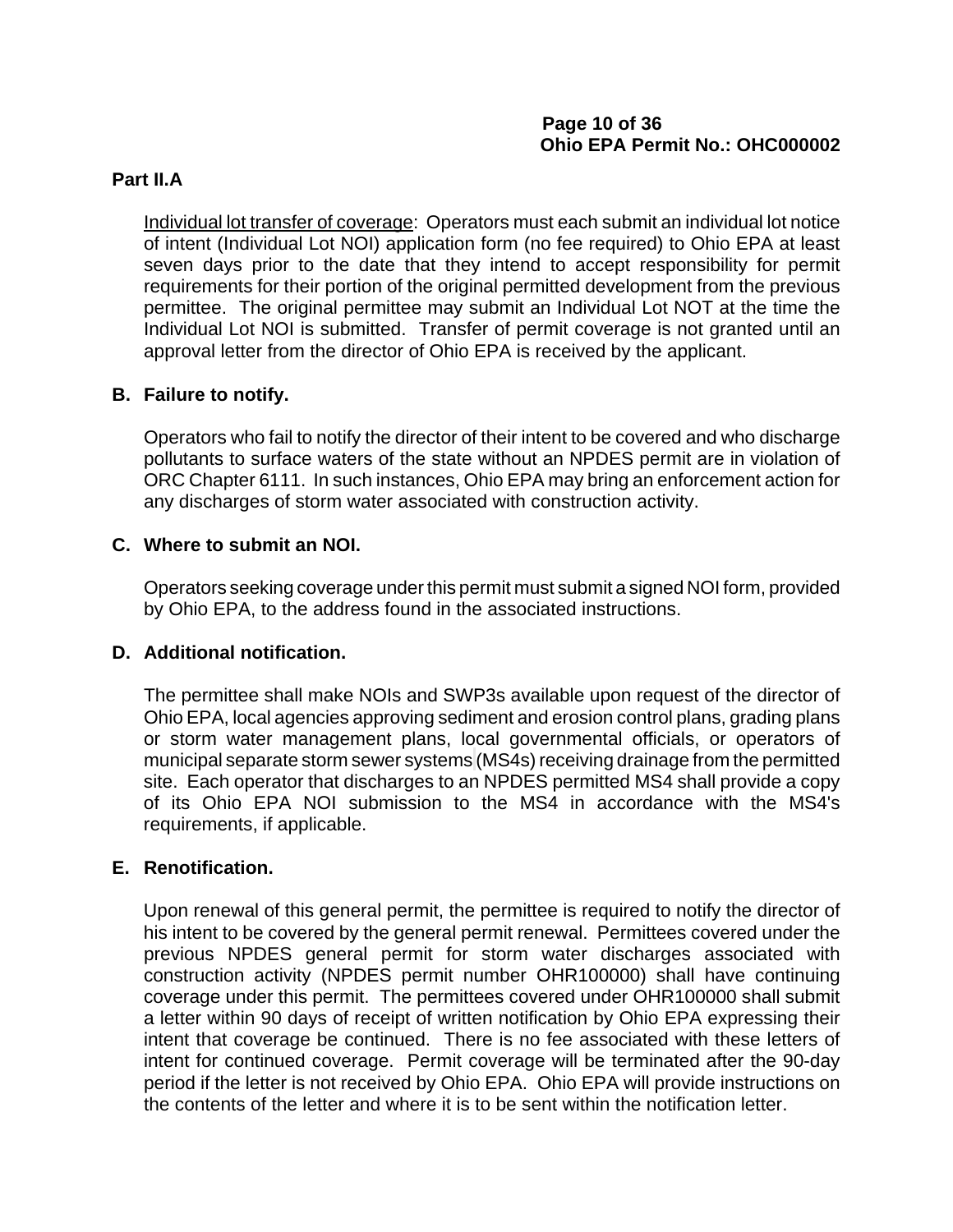# **Page 11 of 36 Ohio EPA Permit No.: OHC000002**

# **PART III. STORM WATER POLLUTION PREVENTION PLAN (SWP3)**

## **A. Storm Water Pollution Prevention Plans.**

A SWP3 shall be developed for each site covered by this permit. For a multi-phase construction project, a separate NOI shall be submitted when a separate SWP3 will be prepared for subsequent phases. SWP3s shall be prepared in accordance with sound engineering and/or conservation practices by a professional experienced in the design and implementation of standard erosion and sediment controls and storm water management practices addressing all phases of construction. The SWP3 shall identify potential sources of pollution which may reasonably be expected to affect the quality of storm water discharges associated with construction activities. In addition, the SWP3 shall describe and ensure the implementation of best management practices (BMPs) that reduce the pollutants in storm water discharges during construction and pollutants associated with post-construction activities to ensure compliance with ORC Section 6111.04, OAC Chapter 3745-1 and the terms and conditions of this permit.

## **B. Timing**

A SWP3 shall be completed prior to the timely submittal of an NOI and updated in accordance with Part III.D. Upon request and good cause shown, the director may waive the requirement to have a SWP3 completed at the time of NOI submission. If a waiver has been granted, the SWP3 must be completed prior to the initiation of construction activities. The SWP3 must be implemented upon initiation of construction activities.

Permittees continuing coverage from the previous generation of this permit (OHR100000) that have initiated construction activity prior to the receipt of written notification from Ohio EPA to submit a letter of intent to continue coverage, as required in Part II.E, are not required to update their SWP3 as a result of this renewal (OHC000002). All permittees developing sites with coverage under OHR100000 that seek continuation of coverage do not need to update the post-construction section of their SWP3 as required in Part III.G.2.e of this permit.

## **C. SWP3 Signature and Review.**

- 1. Plan Signature and Retention On Site. The SWP3 shall be signed in accordance with Part V.G. and retained on site during working hours.
- 2. Plan Availability
	- a. On-site: The plan shall be made available immediately upon request of the director or his authorized representative during working hours. A copy of the NOI and letter granting permit coverage under this general permit also shall be made available at the site.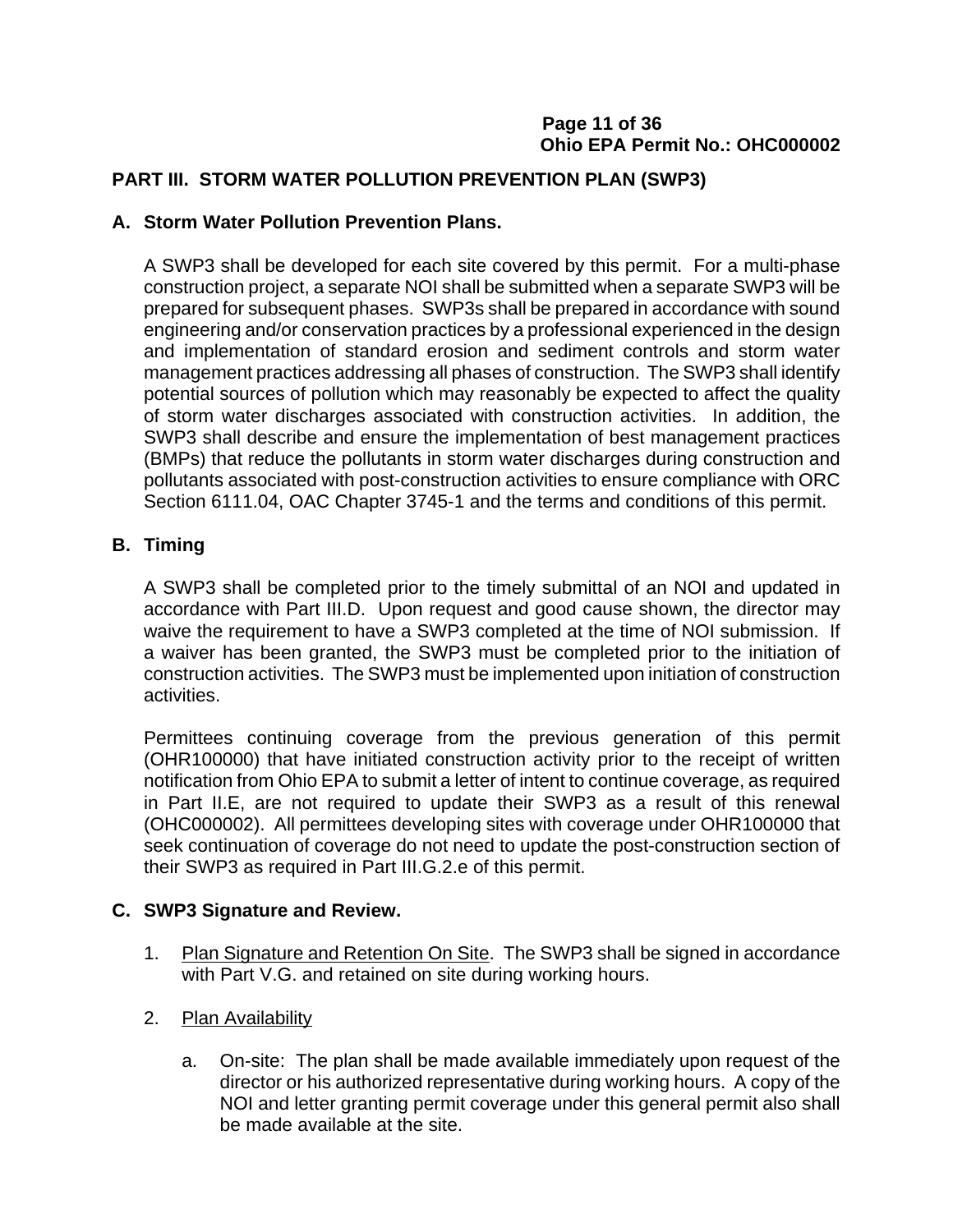# **Page 12 of 36 Ohio EPA Permit No.: OHC000002**

### **Part III.C.2**

- b. By written request: The permittee must provide a copy of the SWP3 within 10 days upon written request of any of the following:
	- i. The director or the director's authorized representative;
	- ii. A local agency approving sediment and erosion plans, grading plans or storm water management plans; or
	- iii. In the case of a storm water discharge associated with construction activity which discharges through a municipal separate storm sewer system with an NPDES permit, to the operator of the system.
- c. To the public: All NOIs, general permit approval for coverage letters, and SWP3s are considered reports that shall be available to the public in accordance with the Ohio Public Records law. The permittee shall make documents available to the public upon request or provide a copy at public expense, at cost, in a timely manner. However, the permittee may claim to Ohio EPA any portion of an SWP3 as confidential in accordance with Ohio law.
- 3. Plan Revision. The director or authorized representative, may notify the permittee at any time that the SWP3 does not meet one or more of the minimum requirements of this part. Within 10 days after such notification from the director, (or as otherwise provided in the notification) or authorized representative, the permittee shall make the required changes to the SWP3 and, if requested, shall submit to Ohio EPA the revised SWP3 or a written certification that the requested changes have been made.

## **D. Amendments**

The permittee shall amend the SWP3 whenever there is a change in design, construction, operation or maintenance, which has a significant effect on the potential for the discharge of pollutants to surface waters of the state or if the SWP3 proves to be ineffective in achieving the general objectives of controlling pollutants in storm water discharges associated with construction activity. Amendments to the SWP3 may be reviewed by Ohio EPA in the same manner as Part III.C.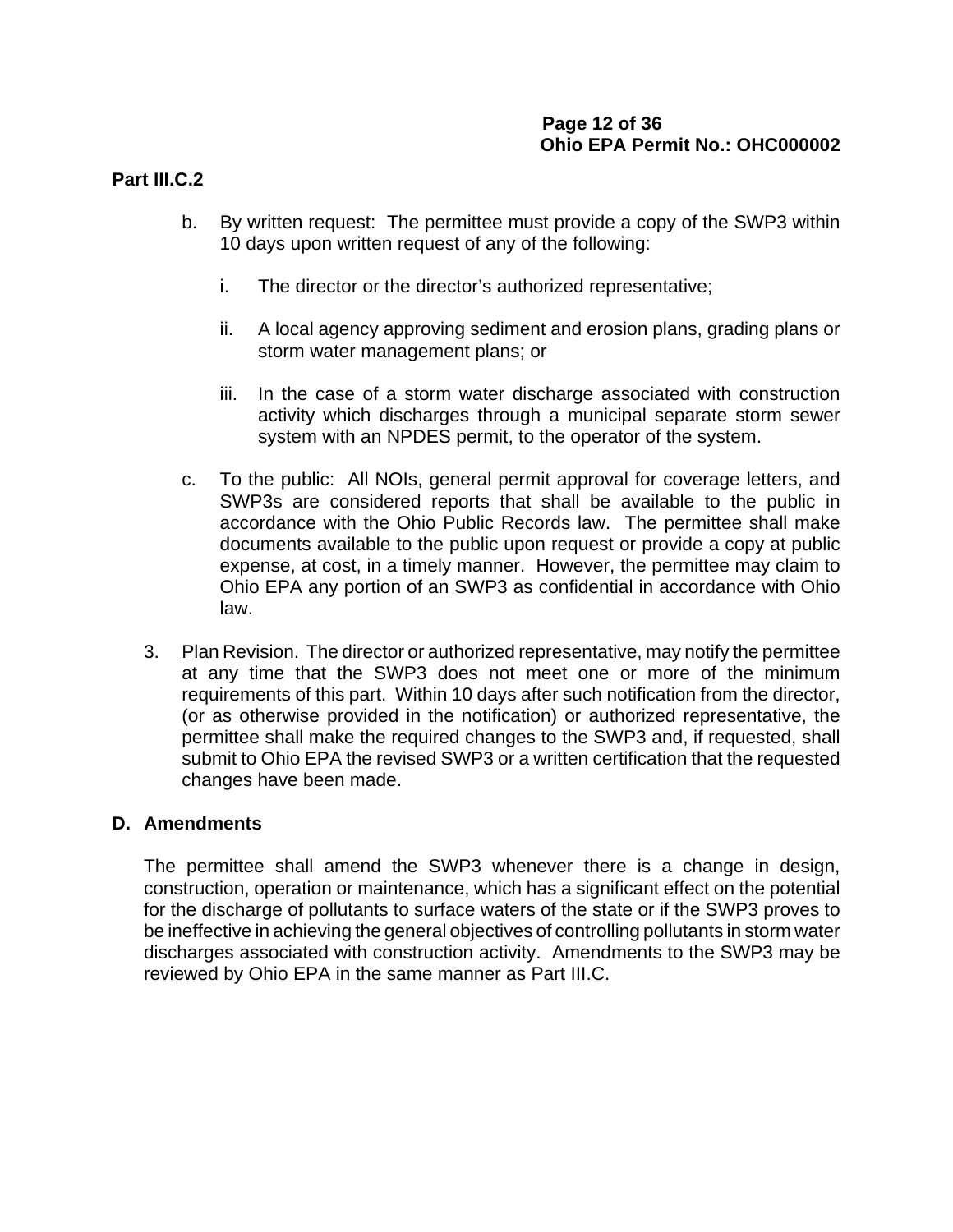### **Part III**

### **E. Duty to inform contractors and subcontractors**

The permittee shall inform all contractors and subcontractors not otherwise defined as "operators" in Part VII of this general permit, who will be involved in the implementation of the SWP3, of the terms and conditions of this general permit. The permittee shall maintain a written document containing the signatures of all contractors and subcontractors involved in the implementation of the SWP3 as proof acknowledging that they reviewed and understand the conditions and responsibilities of the SWP3. The written document shall be created and signatures shall be obtained prior to commencement of work on the construction site.

## **F. Total Maximum Daily Load (TMDL) allocations**

If a TMDL is approved for any waterbody into which the permittee's site discharges and requires specific BMPs for construction sites, the director may require the permittee to revise his/her SWP3.

### **G. SWP3 Requirements**

Operations that discharge storm water from construction activities are subject to the following requirements and the SWP3 shall include the following items:

- 1. Site description. Each SWP3 shall provide:
	- a. A description of the nature and type of the construction activity (e.g., low density residential, shopping mall, highway, etc.);
	- b. Total area of the site and the area of the site that is expected to be disturbed (i.e., grubbing, clearing, excavation, filling or grading, including off-site borrow areas);
	- c. A calculation of the runoff coefficients for both the pre-construction and post construction site conditions;
	- d. An estimate of the impervious area and percent imperviousness created by the construction activity;
	- e. Existing data describing the soil and, if available, the quality of any discharge from the site:
	- f. A description of prior land uses at the site;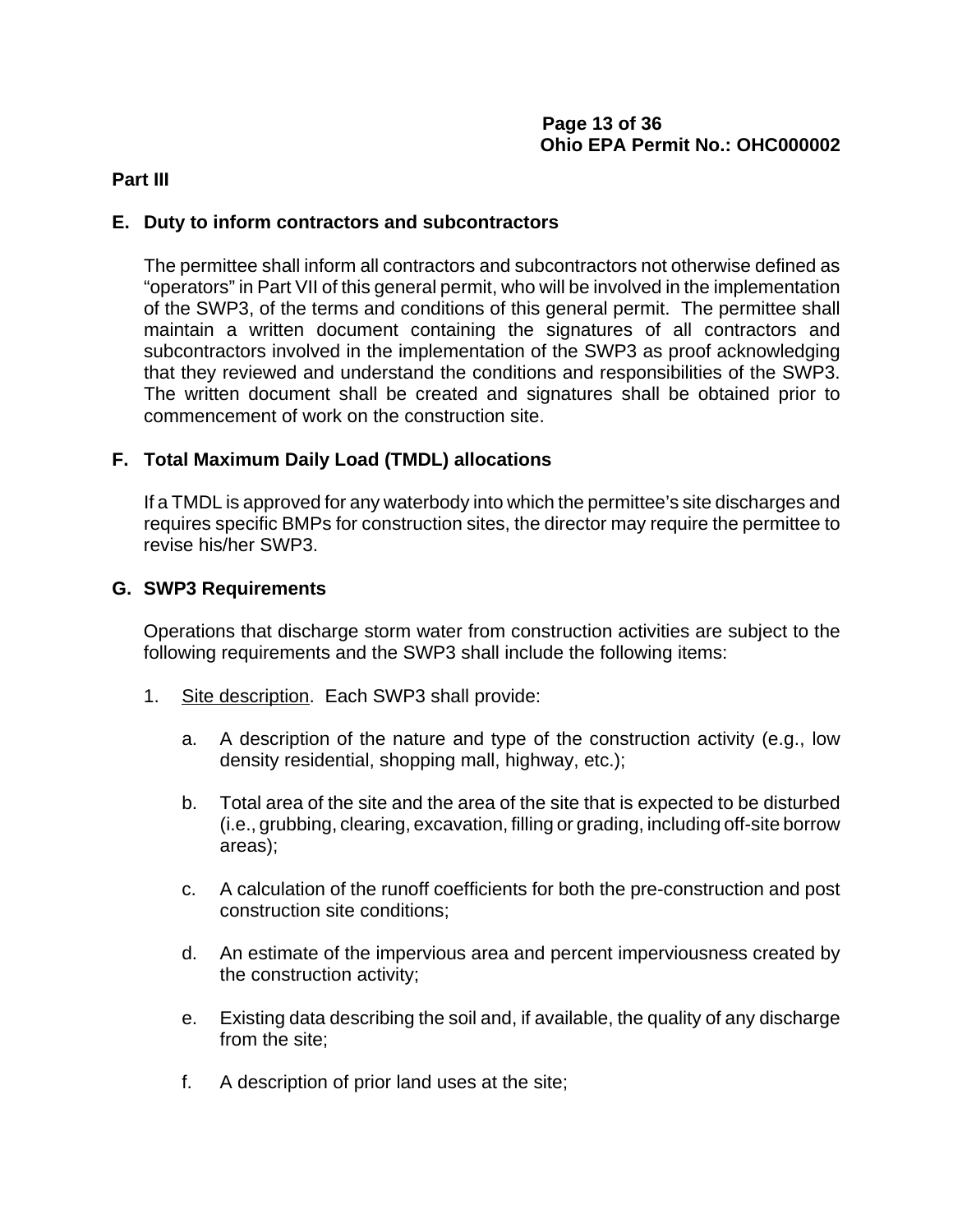## **Page 14 of 36 Ohio EPA Permit No.: OHC000002**

### **Part III.G.1**

- g. An implementation schedule which describes the sequence of major construction operations (i.e., grubbing, excavating, grading, utilities and infrastructure installation) and the implementation of erosion, sediment and storm water management practices or facilities to be employed during each operation of the sequence;
- h. The name and/or location of the immediate receiving stream or surface water(s) and the first subsequent named receiving water(s) and the areal extent and description of wetlands or other special aquatic sites at or near the site which will be disturbed or which will receive discharges from disturbed areas of the project;
- i. For subdivided developments where the SWP3 does not call for a centralized sediment control capable of controlling multiple individual lots, a detail drawing of a typical individual lot showing standard individual lot erosion and sediment control practices.

This does not remove the responsibility to designate specific erosion and sediment control practices in the SWP3 for critical areas such as steep slopes, stream banks, drainage ways and riparian zones.

- j. Location and description of any storm water discharges associated with dedicated asphalt and dedicated concrete plants covered by this permit and the best management practices to address pollutants in these storm water discharges;
- k. A copy of the permit requirements (attaching a copy of this permit is acceptable); and
- l. Site map showing:
	- i. Limits of earth-disturbing activity of the site including associated off-site borrow or spoil areas that are not addressed by a separate NOI and associated SWP3;
	- ii. Soils types should be depicted for all areas of the site, including locations of unstable or highly erodible soils;
	- iii. Existing and proposed contours. A delineation of drainage watersheds expected during and after major grading activities as well as the size of each drainage watershed, in acres;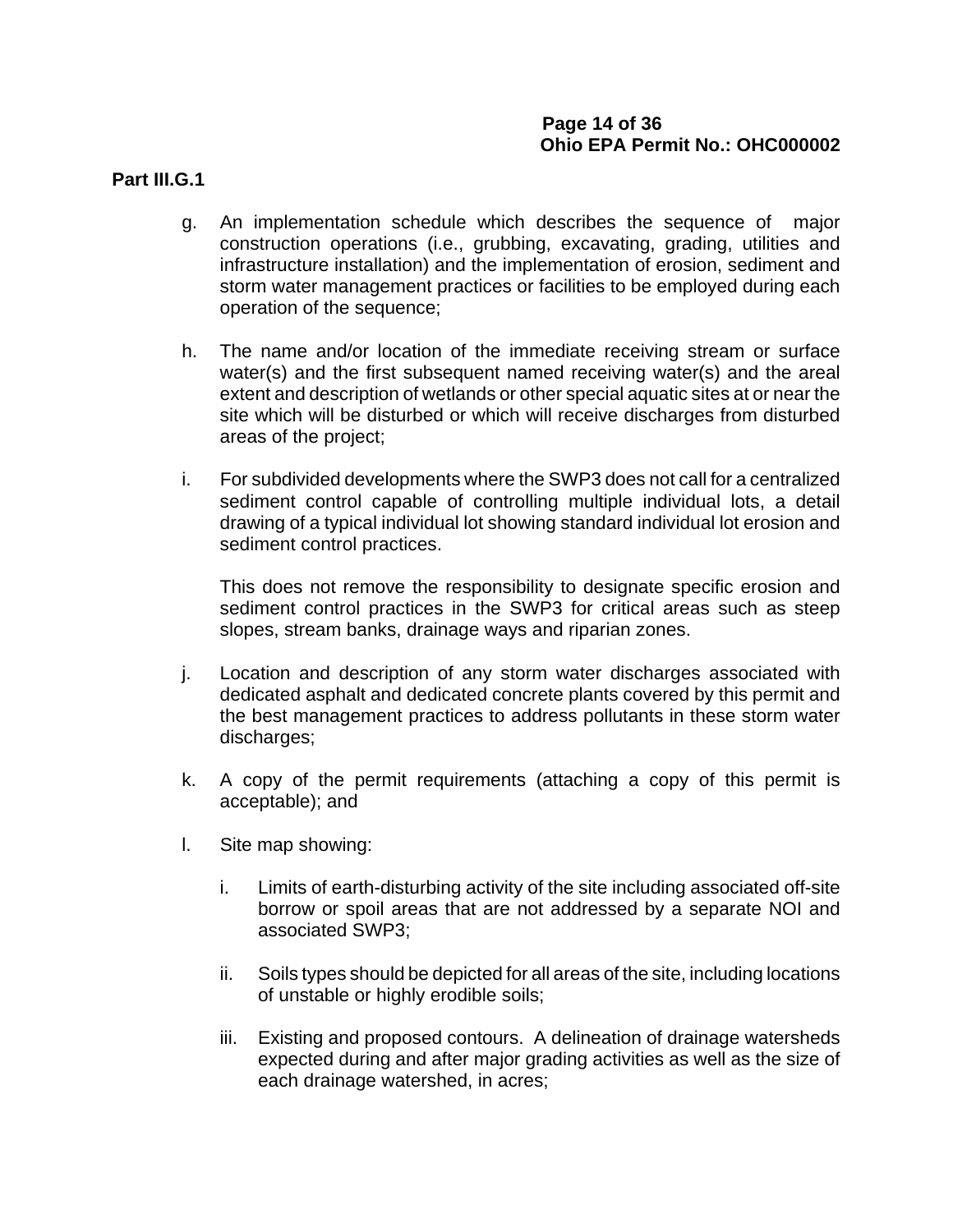## **Page 15 of 36 Ohio EPA Permit No.: OHC000002**

### **Part III.G.1.l**

- iv. Surface water locations including springs, wetlands, streams, lakes, water wells, etc., on or within 200 feet of the site, including the boundaries of wetlands or stream channels and first subsequent named receiving water(s) the permittee intends to fill or relocate for which the permittee is seeking approval from the Army Corps of Engineers and/or Ohio EPA;
- v. Existing and planned locations of buildings, roads, parking facilities and utilities;
- vi. The location of all erosion and sediment control practices, including the location of areas likely to require temporary stabilization during the course of site development;
- vii. Sediment and storm water management basins noting their sediment settling volume and contributing drainage area;
- viii. Permanent storm water management practices to be used to control pollutants in storm water after construction operations have been completed.
- ix. Areas designated for the storage or disposal of solid, sanitary and toxic wastes, including dumpster areas, areas designated for cement truck washout, and vehicle fueling;
- x. The location of designated construction entrances where the vehicles will access the construction site;
- xi. The location of any in-stream activities including stream crossings;
- 2. Controls. The SWP3 must contain a description of the controls appropriate for each construction operation covered by this permit and the operator(s) must implement such controls. The SWP3 must clearly describe for each major construction activity identified in Part III.G.1.g: (a) appropriate control measures and the general timing (or sequence) during the construction process that the measures will be implemented; and (b) which contractor is responsible for implementation (e.g., contractor A will clear land and install perimeter controls and contractor B will maintain perimeter controls until final stabilization). Ohio EPA recommends that the erosion, sediment, and storm water management practices used to satisfy the conditions of this permit, should meet the standards and specifications in the current edition of Ohio's Rainwater and Land Development (see definitions) manual or other standards acceptable to Ohio EPA. The controls shall include the following minimum components: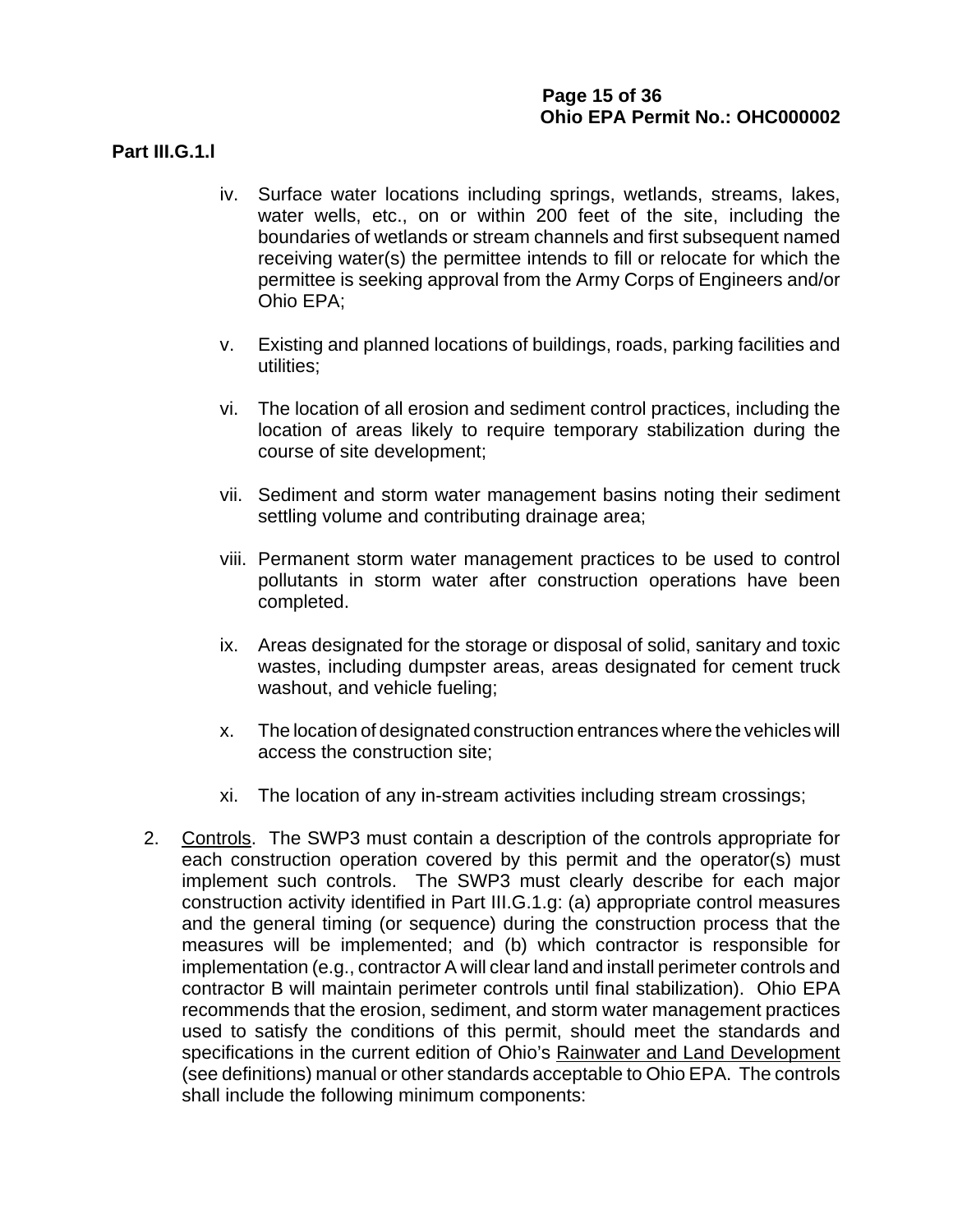#### **Part III.G.2**

- a. **Non-Structural Preservation Methods.** The SWP3 must make use of practices which preserve the existing natural condition as much as feasible. Such practices may include: preserving riparian areas adjacent to surface waters of the state, preserving existing vegetation and vegetative buffer strips, phasing of construction operations in order to minimize the amount of disturbed land at any one time and designation of tree preservation areas or other protective clearing or grubbing practices. The recommended buffer that operators should leave undisturbed along a surface water of the state is 25 feet as measured from the ordinary high water mark of the surface water.
- b. **Erosion Control Practices.** The SWP3 must make use of erosion controls that are capable of providing cover over disturbed soils unless an exception is approved in accordance with Part III.G.4. A description of control practices designed to restabilize disturbed areas after grading or construction shall be included in the SWP3. The SWP3 must provide specifications for stabilization of all disturbed areas of the site and provide guidance as to which method of stabilization will be employed for any time of the year. Such practices may include: temporary seeding, permanent seeding, mulching, matting, sod stabilization, vegetative buffer strips, phasing of construction operations, use of construction entrances and the use of alternative ground cover.
	- i. **Stabilization.** Disturbed areas must be stabilized as specified in the following tables below. Permanent and temporary stabilization are defined in Part VII.

| Area requiring permanent stabilization                     | Time frame to apply erosion controls                          |
|------------------------------------------------------------|---------------------------------------------------------------|
| Any areas that will lie dormant for one<br>year or more    | Within seven days of the most recent<br>disturbance           |
| Any areas within 50 feet of a stream and<br>at final grade | Within two days of reaching final grade                       |
| Any other areas at final grade                             | Within seven days of reaching final<br>grade within that area |

## **Table 1: Permanent Stabilization**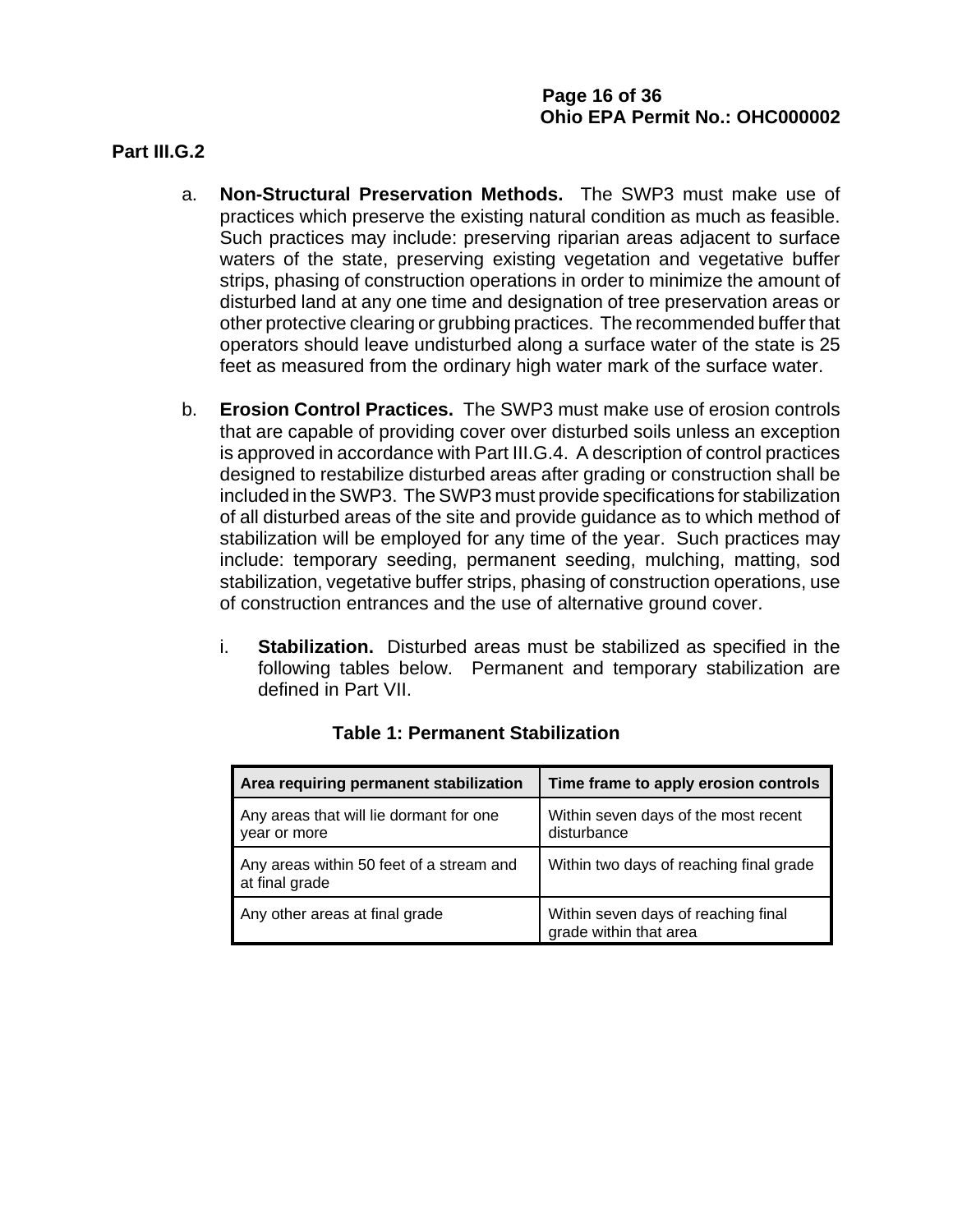| Area requiring temporary stabilization                                                                                                                              | Time frame to apply erosion controls                                                                                                                                                                                                 |
|---------------------------------------------------------------------------------------------------------------------------------------------------------------------|--------------------------------------------------------------------------------------------------------------------------------------------------------------------------------------------------------------------------------------|
| Any disturbed areas within 50 feet of a<br>stream and not at final grade                                                                                            | Within two days of the most recent<br>disturbance if the area will remain idle<br>for more than 21 days                                                                                                                              |
| For all construction activities, any<br>disturbed areas that will be dormant for<br>more than 21 days but less than one year,<br>and not within 50 feet of a stream | Within seven days of the most recent<br>disturbance within the area<br>For residential subdivisions, disturbed<br>areas must be stabilized at least seven<br>days prior to transfer of permit coverage<br>for the individual lot(s). |
| Disturbed areas that will be idle over<br>winter                                                                                                                    | Prior to the onset of winter weather                                                                                                                                                                                                 |

# **Table 2: Temporary Stabilization**

Where vegetative stabilization techniques may cause structural instability or are otherwise unobtainable, alternative stabilization techniques must be employed.

- ii. **Permanent stabilization of conveyance channels**. Operators shall undertake special measures to stabilize channels and outfalls and prevent erosive flows. Measures may include seeding, dormant seeding (as defined in the 1996 edition of the Rainwater and Land Development manual), mulching, erosion control matting, sodding, riprap, natural channel design with bioengineering techniques or rock check dams.
- c. **Runoff Control Practices.** The SWP3 shall incorporate measures which control the flow of runoff from disturbed areas so as to prevent erosion from occurring. Such practices may include rock check dams, pipe slope drains, diversions to direct flow away from exposed soils and protective grading practices. These practices shall divert runoff away from disturbed areas and steep slopes where practicable.
- d. **Sediment Control Practices.** The plan shall include a description of structural practices that shall store runoff allowing sediments to settle and/or divert flows away from exposed soils or otherwise limit runoff from exposed areas. Structural practices shall be used to control erosion and trap sediment from a site remaining disturbed for more than 14 days. Such practices may include, among others: sediment settling ponds, silt fences, earth diversion dikes or channels which direct runoff to a sediment settling pond and storm drain inlet protection. All sediment control practices must be capable of ponding runoff in order to be considered functional. Earth diversion dikes or channels alone are not considered a sediment control practice unless those are used in conjunction with a sediment settling pond.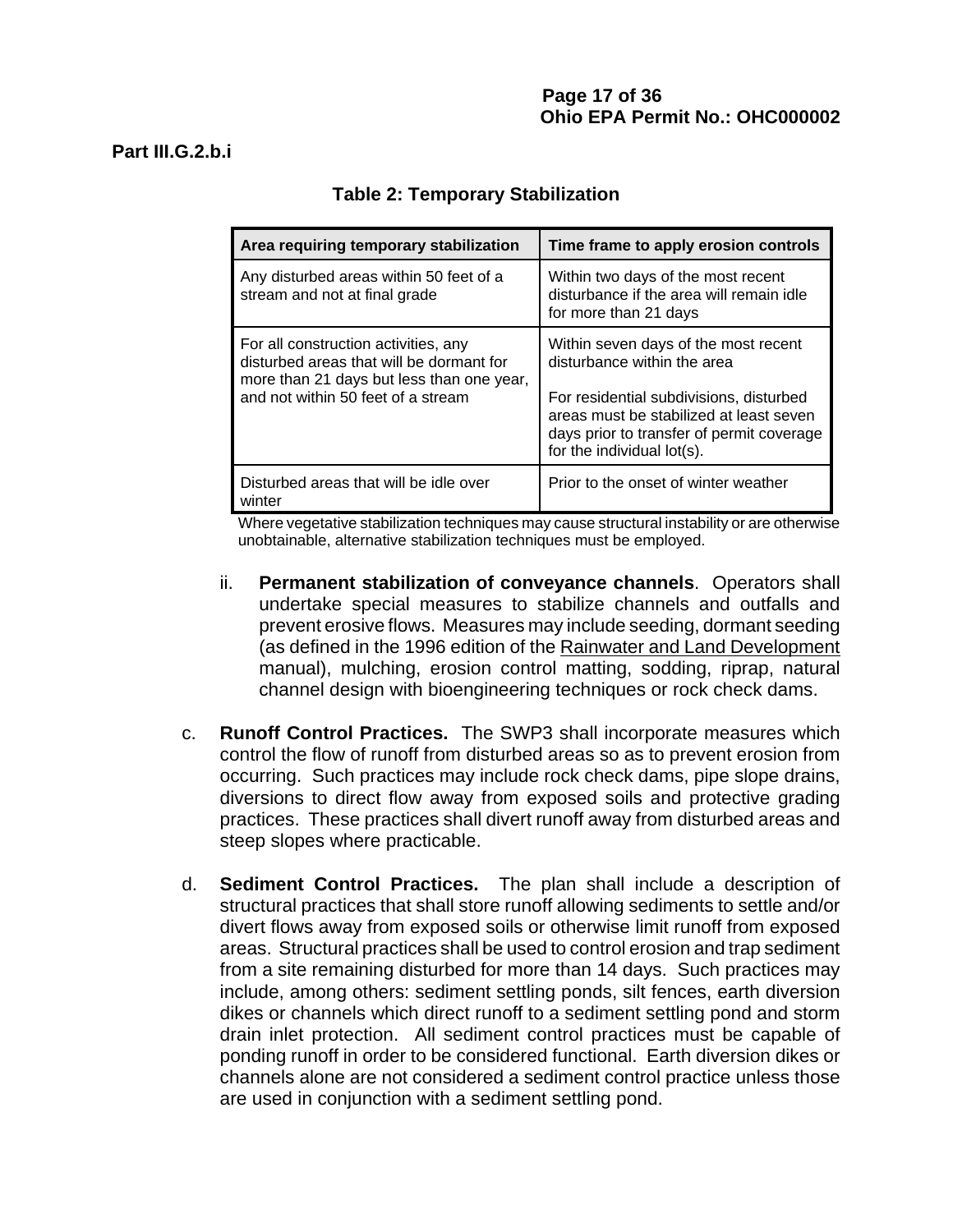#### **Part III.G.2.d**

The SWP3 must contain detail drawings for all structural practices.

- i. Timing. Sediment control structures shall be functional throughout the course of earth disturbing activity. Sediment basins and perimeter sediment barriers shall be implemented prior to grading and within seven days from the start of grubbing. They shall continue to function until the up slope development area is restabilized. As construction progresses and the topography is altered, appropriate controls must be constructed or existing controls altered to address the changing drainage patterns.
- ii. Sediment settling ponds. Concentrated storm water runoff and runoff from drainage areas, which exceed the design capacity of silt fence or inlet protection, shall pass through a sediment settling pond. For common drainage locations that serve an area with 10 or more acres disturbed at one time, a temporary (or permanent) sediment settling pond must be provided until final stabilization of the site. The permittee may request approval from Ohio EPA to use alternative controls if it can demonstrate the alternative controls are equivalent in effectiveness to a sediment settling pond. It is recommended for drainage locations serving less than 10 acres, smaller sediment basins and/or sediment traps should be used.

The sediment settling pond shall be sized to provide at least 67 cubic yards of storage per acre of total contributing drainage area. When determining the total contributing drainage area, off-site areas and areas which remain undisturbed by construction activity must be included unless runoff from these areas is diverted away from the sediment settling pond and is not co-mingled with sediment-laden runoff. The depth of the sediment settling pond must be less than or equal to five feet. The configuration between inlets and the outlet of the basin must provide at least two units of length for each one unit of width (> 2:1 length:width ratio). Sediment must be removed from the sediment settling pond when the design capacity has been reduced by 40 percent (This is typically reached when sediment occupies one-half of the basin depth). When designing sediment settling ponds, the permittee must consider public safety, especially as it relates to children, as a design factor for the sediment basin and alternative sediment controls must be used where site limitations would preclude a safe design. The use of a combination of sediment and erosion control measures in order to achieve maximum pollutant removal is encouraged.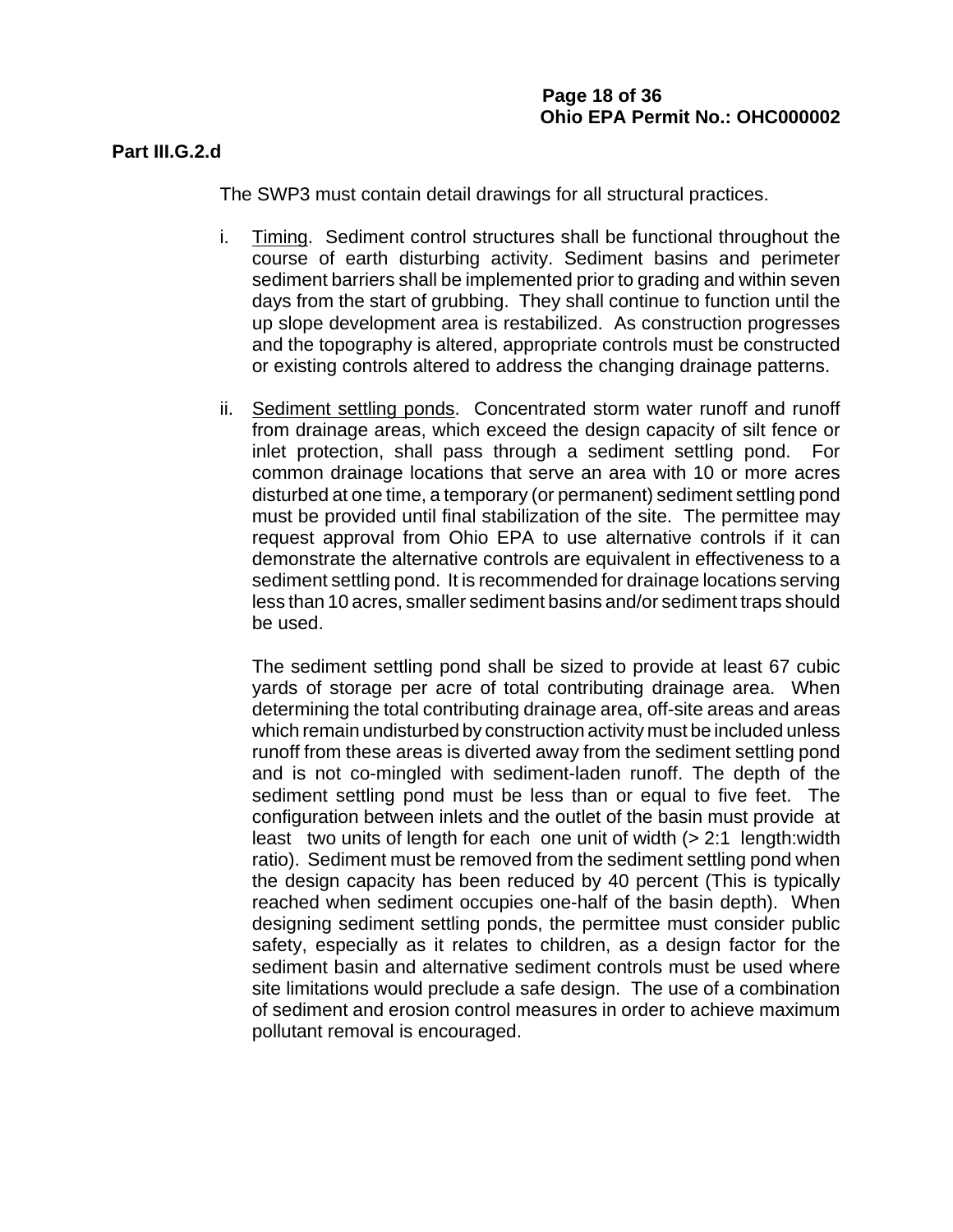### **Part III.G.2.d**

iii. Silt Fence and Diversions. Sheet flow runoff from denuded areas shall be intercepted by silt fence or diversions to protect adjacent properties and water resources from sediment transported via sheet flow. Where intended to provide sediment control, silt fence shall be placed on a level contour. This permit does not preclude the use of other sediment barriers designed to control sheet flow runoff. The relationship between the maximum drainage area to silt fence for a particular slope range is shown in the table below.

| Maximum drainage area<br>(in acres) to 100 linear<br>feet of silt fence | Range of slope for a particular<br>drainage area (in percent) |
|-------------------------------------------------------------------------|---------------------------------------------------------------|
| $0.5^{\circ}$                                                           | $< 2\%$                                                       |
| 0.25                                                                    | $\geq$ 2% but < 20%                                           |
| 0.125                                                                   | $> 20\%$ but $< 50\%$                                         |

Storm water diversion practices shall be used to keep runoff away from disturbed areas and steep slopes where practicable. Such devices, which include swales, dikes or berms, may receive storm water runoff from areas up to 10 acres.

- iv. Inlet Protection. Other erosion and sediment control practices shall minimize sediment laden water entering active storm drain systems, unless the storm drain system drains to a sediment settling pond.
- v. Stream Protection. If construction activities disturb areas adjacent to streams, structural practices shall be designed and implemented on site to protect all adjacent streams from the impacts of sediment runoff. No structural sediment controls (e.g., the installation of silt fence or a sediment settling pond in-stream) shall be used in a stream. For all construction activities immediately adjacent to surface waters of the state, it is recommended that a setback of at least 25-feet, as measured from the ordinary high water mark of the surface water, be maintained in its natural state as a permanent buffer. Where impacts within this setback area are unavoidable due to the nature of the construction activity (e.g., stream crossings for roads or utilities), the project shall be designed such that the number of stream crossings and the width of the disturbance within the setback area are minimized.
- vi. Modifying Controls. If periodic inspections or other information indicates a control has been used inappropriately or incorrectly, the permittee must replace or modify the control for site conditions.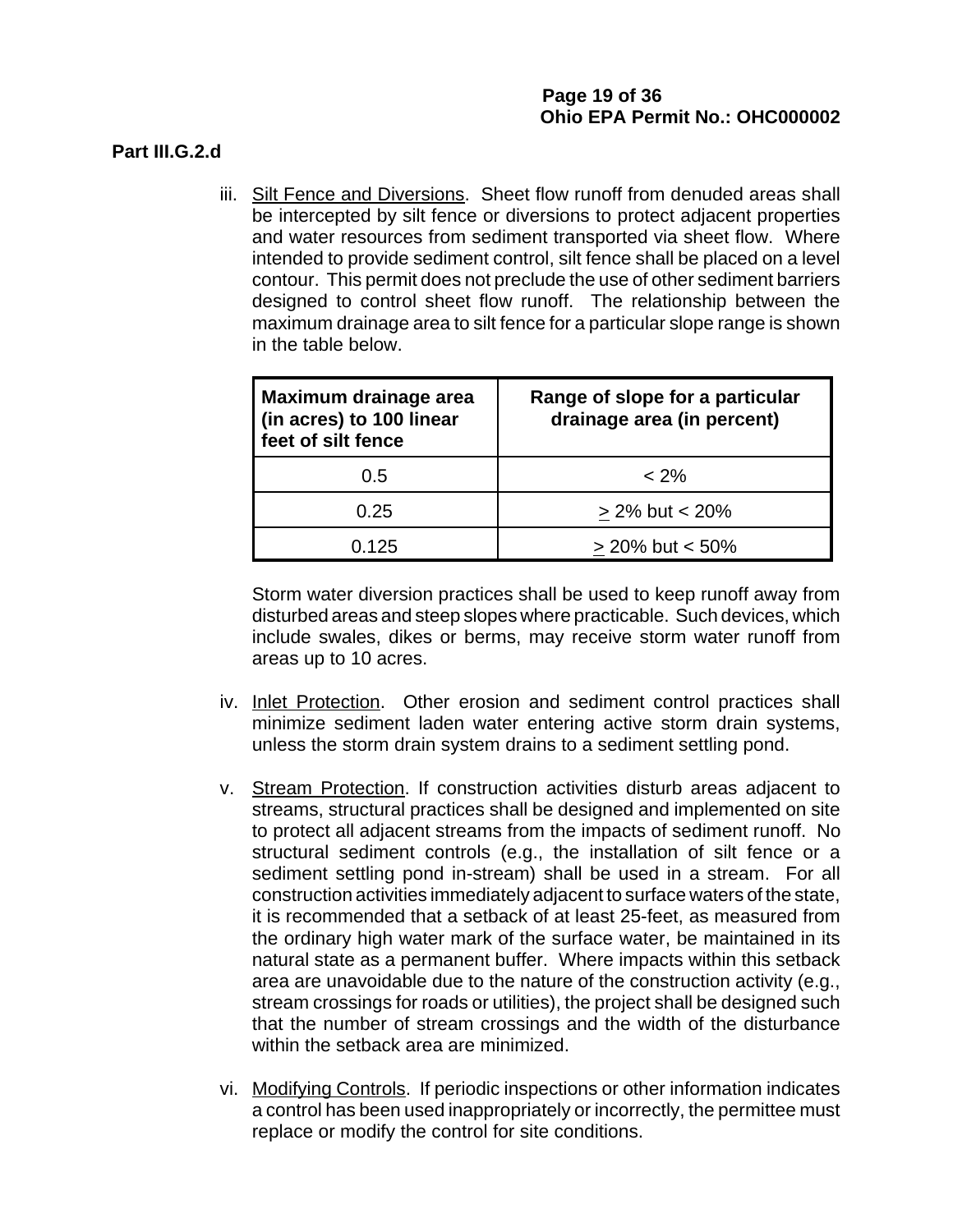#### **Part III.G.2**

e. **Post-Construction Storm Water Management Requirements.** So that receiving stream's physical, chemical, and biological characteristics are protected and stream functions are maintained, post-construction storm water practices shall provide perpetual management of runoff quality and quantity. To meet the post-construction requirements of this permit, the SWP3 must contain a description of the post-construction BMPs that will be installed during construction for the site and the rationale for their selection. The rationale must address the anticipated impacts on the channel and floodplain morphology, hydrology, and water quality.

Detail drawings and maintenance plans must be provided for all postconstruction BMPs. Maintenance plans shall be provided by the permittee to the post-construction operator of the site (including homeowner associations) upon completion of construction activities (prior to termination of permit coverage). For sites located within a community with a regulated municipal separate storm sewer system (MS4), the permittee, land owner, or other entity with legal control of the property may be required to develop and implement a maintenance plan to comply with the requirements of the MS4. Maintenance plans must ensure that pollutants collected within structural post-construction practices, be disposed of in accordance with local, state, and federal regulations. Permittees, except for those regulated under the small MS4 program, are not responsible under this permit for operation and maintenance of post-construction practices once coverage under this permit is terminated.

This permit does not preclude the use of innovation or experimental postconstruction storm water management technologies. However, the director may require discharges from such structures to be monitored to ensure compliance with Part III.G.2.e of this permit. The installation of structural controls in certain scenarios may also require a separate permit under section 404 of the CWA. Permittees are only responsible for the installation and maintenance of storm water management measures prior to final stabilization of the site and are not responsible for maintenance after storm water discharges associated with construction activity have been eliminated from the site. However, post-construction storm water BMPs that discharge pollutants from point sources once construction is completed, may in themselves, need authorization under a separate NPDES permit.

Linear construction projects, (e.g., pipeline or utility line installation), which do not result in the installation of impervious surface, are not required to comply with the conditions of Part III.G.2.e of this permit. However, linear construction projects must be designed to minimize the number of stream crossings and the width of disturbance.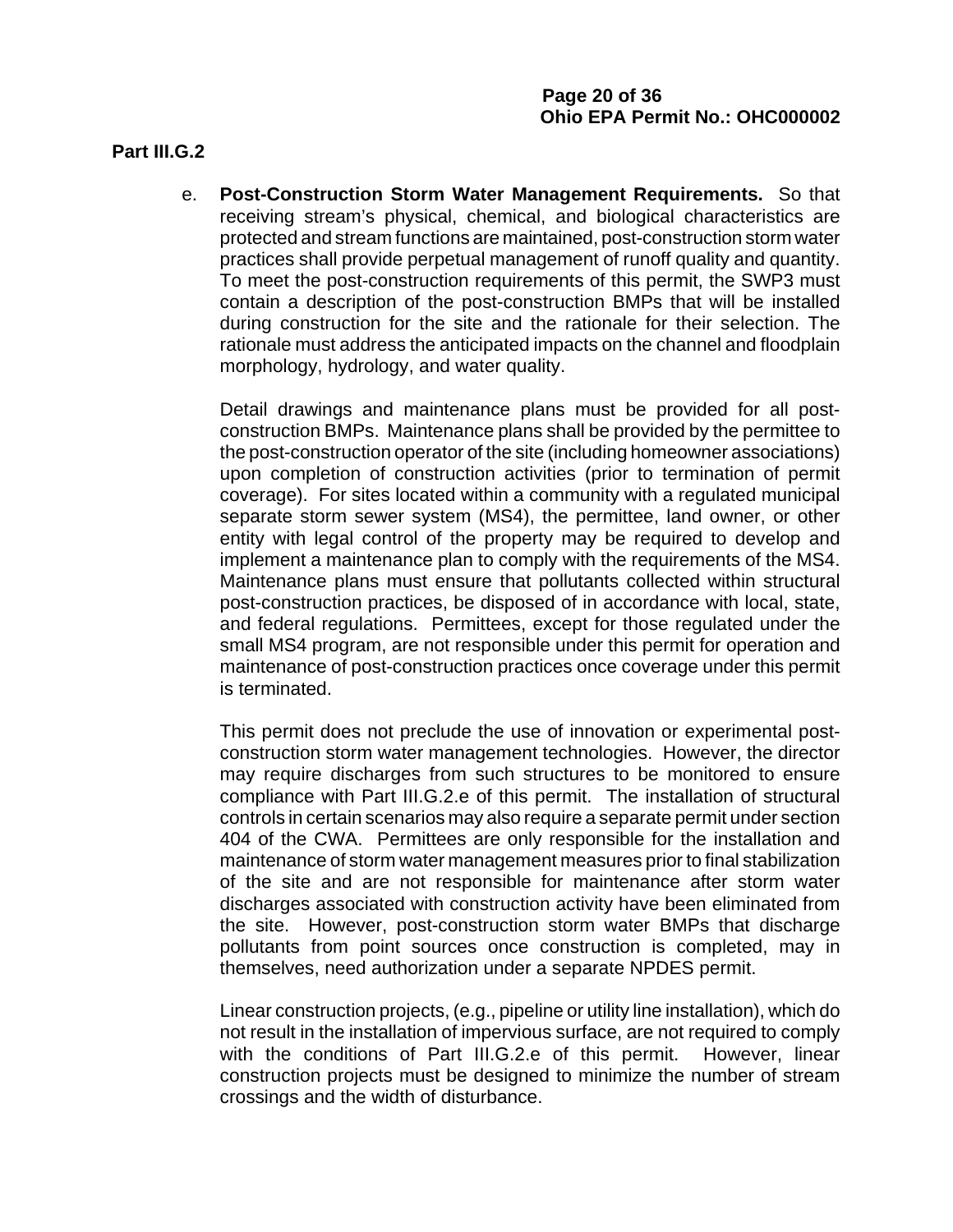## **Page 21 of 36 Ohio EPA Permit No.: OHC000002**

#### **Part III.G.2.e**

Large Construction Activities. For all large construction activities (involving the disturbance of five or more acres of land or will disturb less than five acres, but is a part of a larger common plan of development or sale which will disturb five or more acres of land), the post construction BMP(s) chosen must be able to detain storm water runoff for protection of the stream channels, stream erosion control, and improved water quality. Structural (designed) post-construction storm water treatment practices shall be incorporated into the permanent drainage system for the site. The BMP(s) chosen must be sized to treat the water quality volume  $(WQ_y)$  and ensure compliance with Ohio's Water Quality Standards in OAC Chapter 3745-1. The WQ<sub>v</sub> shall be equivalent to the volume of runoff from a 0.75-inch rainfall and shall be determined according to one of the two following methods:

- i. Through a site hydrologic study approved by the local municipal permitting authority that uses continuous hydrologic simulation and local long-term hourly precipitation records or
- ii. Using the following equation:

 $WQ_v = C * P * A / 12$ where:  $WQ_{v}$  = water quality volume in acre-feet

- $C =$  runoff coefficient appropriate for storms less than 1 inch (see Table 1)
- $P = 0.75$  inch precipitation depth
- $A = area$  draining into the BMP in acres

| Kullull Coellicients Dased On the Type of Early Ose |                           |  |
|-----------------------------------------------------|---------------------------|--|
| <b>Land Use</b>                                     | <b>Runoff Coefficient</b> |  |
| <b>Industrial &amp; Commercial</b>                  | 0.8                       |  |
| High Density Residential (>8 dwellings/acre)        | 0.5                       |  |
| Medium Density Residential (4 to 8 dwellings/acre)  | 0.4                       |  |
| Low Density Residential (<4 dwellings/acre)         | 0.3                       |  |
| Open Space and Recreational Areas                   | 0.2                       |  |

#### **Table 1 Runoff Coefficients Based on the Type of Land Use**

Where the land use will be mixed, the runoff coefficient should be calculated using a weighted average. For example, if 60% of the contributing drainage area to the storm water treatment structure is Low Density Residential, 30% is High Density Residential, and 10% is Open Space, the runoff coefficient is calculated as follows  $(0.6)(0.3) + (0.3)(0.5) + (0.1)(0.2) = 0.35$ .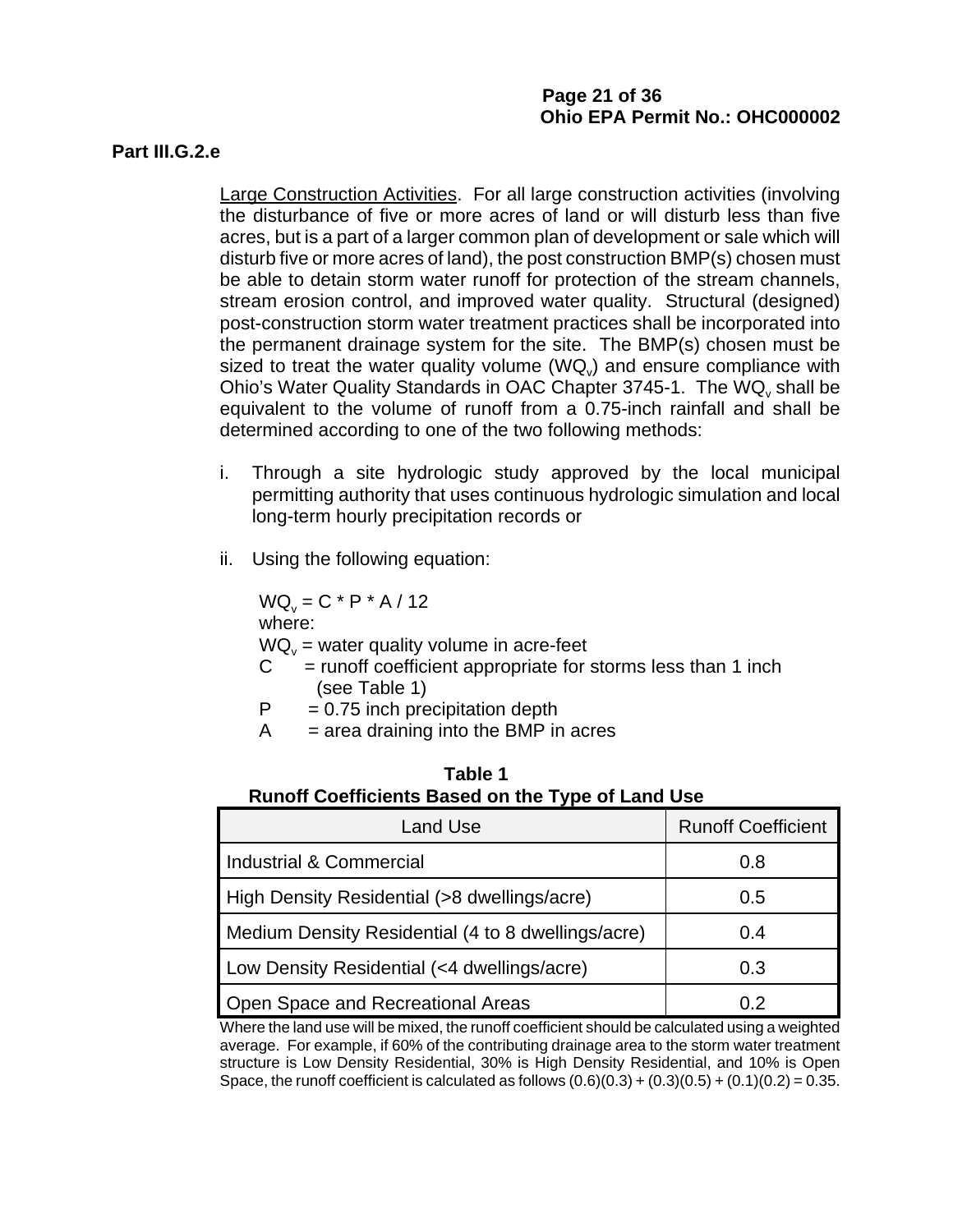### **Part III.G.2.e**

An additional volume equal to 20 percent of the  $WQ<sub>v</sub>$  shall be incorporated into the BMP for sediment storage and/or reduced infiltration capacity. Ohio EPA recommends that BMPs be designed according to the methodology included in the Rainwater and Land Development manual or in another design manual acceptable for use by Ohio EPA.

BMPs shall be designed such that the drain time is long enough to provide treatment, but short enough to provide storage available for successive rainfall events as described in Table 2 below.

| Table 2                                              |  |  |
|------------------------------------------------------|--|--|
| <b>Target Draw Down (Drain) Times for Structural</b> |  |  |
| <b>Post-Construction Treatment Control Practices</b> |  |  |

| <b>Best Management Practice</b>              | Drain Time of WQ |
|----------------------------------------------|------------------|
| Infiltration                                 | 24 - 48 hours    |
| <b>Vegetated Swale and Filter Strip</b>      | 24 hours         |
| <b>Extended Detention Basin (Dry Basins)</b> | 48 hours         |
| Retention Basins (Wet Basins)*               | 24 hours         |
| Constructed Wetlands (above permanent pool)  | 24 hours         |
| Media Filtration, Bioretention               | 40 hours         |

\* Provide both a permanent pool and an extended detention volume above the permanent pool, each sized at 0.75  $*$  WQ

The permittee may request approval from Ohio EPA to use alternative structural post-construction BMPs if the permittee can demonstrate that the alternative BMPs are equivalent in effectiveness to those listed in Table 2 above. Construction activities shall be exempt from this condition if it can be demonstrated that the  $WQ<sub>v</sub>$  is provided within an existing structural postconstruction BMP that is part of a larger common plan of development or if structural post-construction BMPs are addressed in a regional or local storm water management plan. Public entities (i.e., the state, counties, townships, cities, or villages) shall comply with the post-construction storm water management requirements of Part III.G.2.e for roadway construction projects initiated after March 10, 2006 and where practicable for projects initiated as of the effective date of this permit and thereafter.

For redevelopment projects (i.e., developments on previously developed property), post-construction practices shall either ensure a 20 percent net reduction of the site impervious area, provide for treatment of at least 20 percent of the  $WQ_{v}$ , or a combination of the two.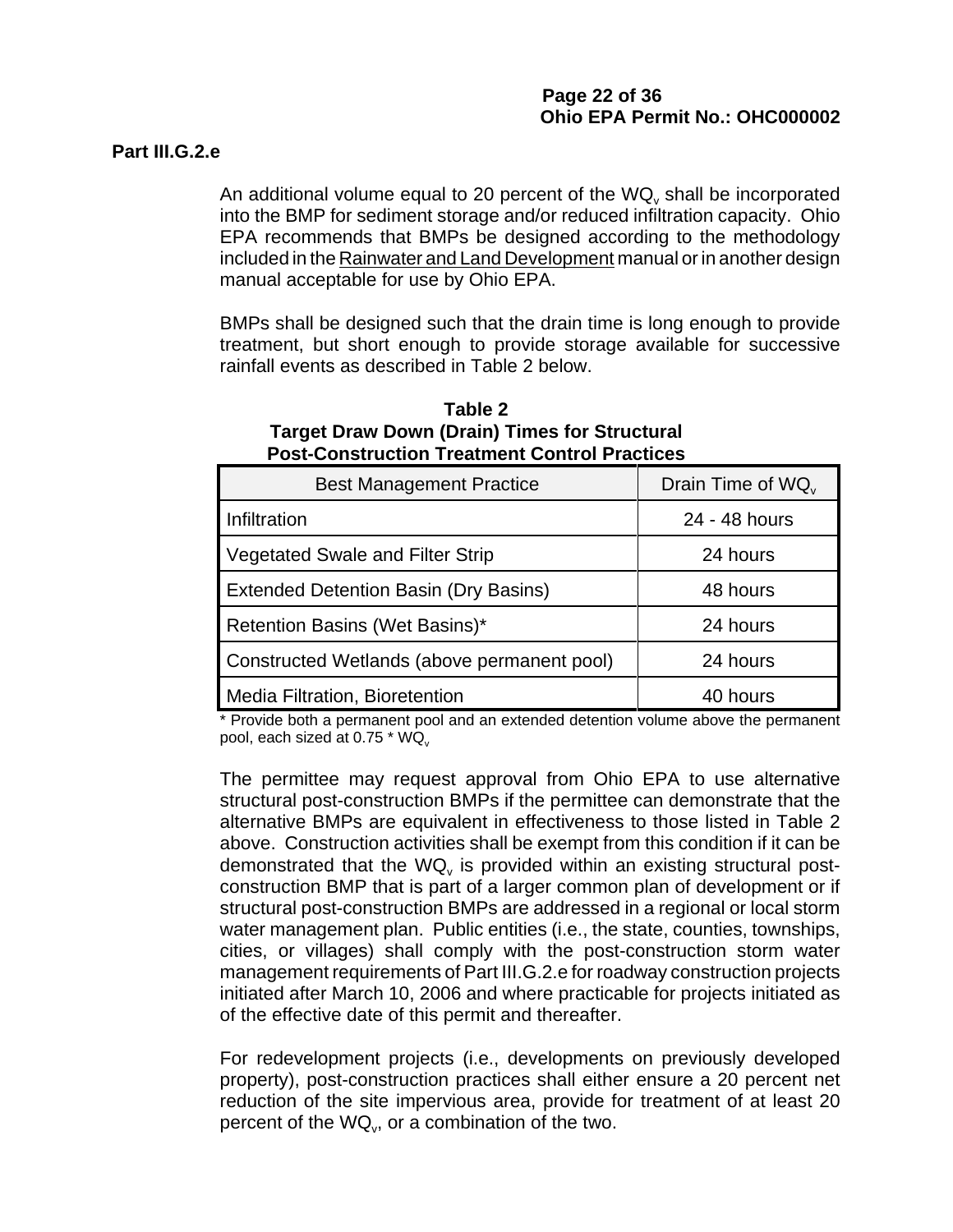#### **Part III.G.2.e**

Small Construction Activities. For all small land disturbance activities (which disturb one or more, but less than five acres of land and is not a part of a larger common plan of development or sale which will disturb five or more acres of land), a description of measures that will be installed during the construction process to control pollutants in storm water discharges that will occur after construction operations have been completed must be included in the SWP3. Structural measures should be placed on upland soils to the degree attainable.

- i. Such practices may include, but are not limited to: storm water detention structures (including wet basins); storm water retention structures; flow attenuation by use of open vegetated swales and natural depressions; infiltration of runoff onsite; and sequential systems (which combine several practices). The SWP3 shall include an explanation of the technical basis used to select the practices to control pollution where flows exceed pre-development levels.
- ii. Velocity dissipation devices shall be placed at discharge locations and along the length of any outfall channel to provide non-erosive flow velocity from the structure to a water course so that the natural physical and biological characteristics and functions are maintained and protected (e.g., no significant changes in the hydrological regime of the receiving water).
- f. **Surface Water Protection.** If the project site contains any streams, rivers, lakes, wetlands or other surface waters, certain construction activities at the site may be regulated under the CWA and/or state isolated wetland permit requirements. Sections 404 and 401 of the Act regulate the discharge of dredged or fill material into surface waters and the impacts of such activities on water quality, respectively. Construction activities in surface waters which may be subject to CWA regulation and/or state isolated wetland permit requirements include, but are not limited to: sewer line crossings, grading, backfilling or culverting streams, filling wetlands, road and utility line construction, bridge installation and installation of flow control structures. If the project contains streams, rivers, lakes or wetlands or possible wetlands, the permittee must contact the appropriate U.S. Army Corps of Engineers District Office. (CAUTION: Any area of seasonally wet hydric soil is a potential wetland - please consult the Soil Survey and list of hydric soils for your County, available at your county's Soil and Water Conservation District. If you have any questions about Section 401 water quality certification, please contact the Ohio Environmental Protection Agency, Section 401 Coordinator.)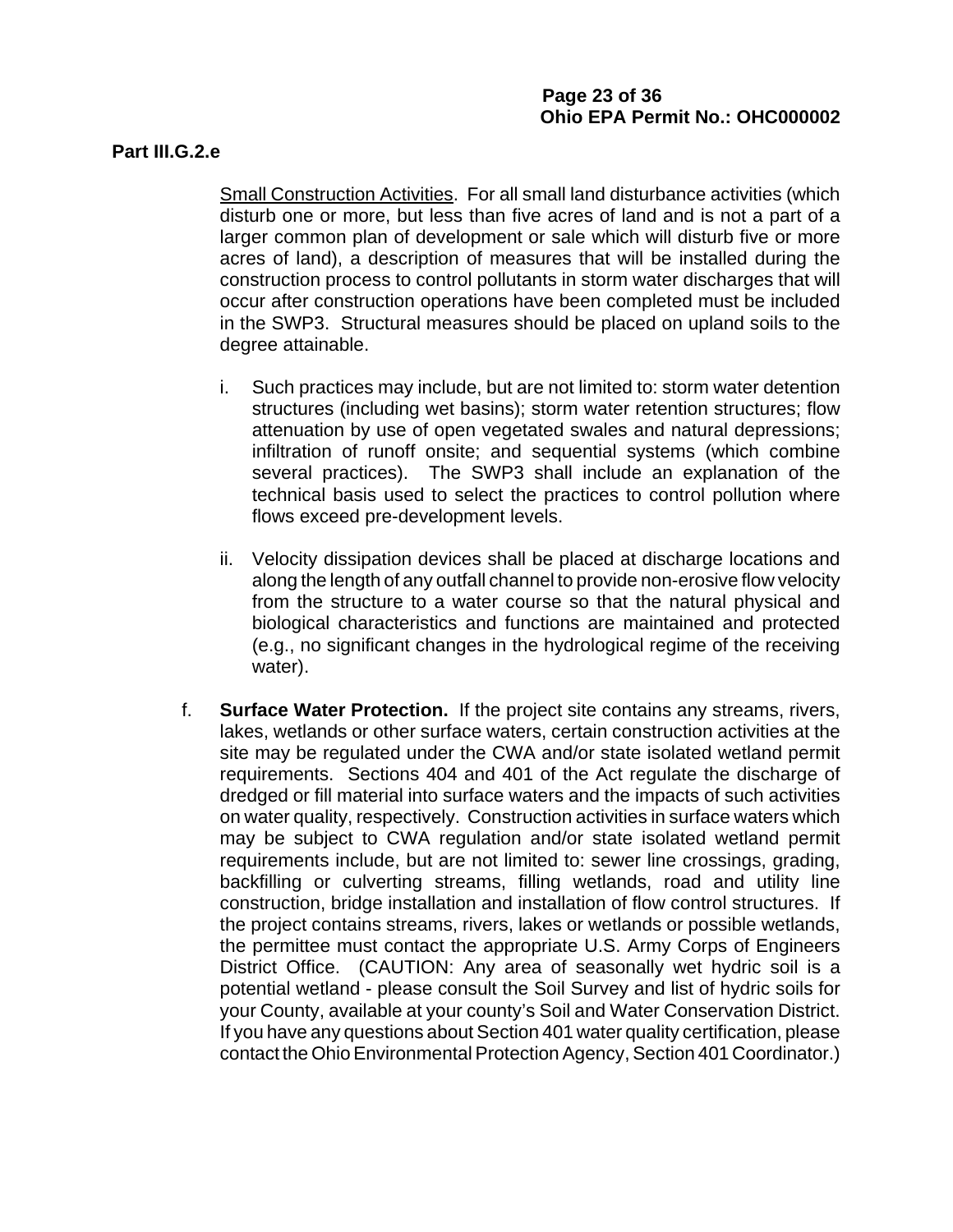### **Part III.G.2.f**

U.S. Army Corps of Engineers (Section 404 regulation): Huntington, WV District (304) 529-5210 (Muskingum, Hocking and Scioto River Basin) Buffalo, NY District (716) 879-4329 (Lake Erie Basin) Pittsburgh, PA District (412) 395-7152 (Mahoning River Basin) Louisville, KY District (502) 315-6678 (Little & Great Miami River Basin)

Ohio Environmental Protection Agency (Section 401 regulation): Columbus, OH (614) 644-2001 (all of Ohio)

### g. **Other controls.**

- i. **Non-Sediment Pollutant Controls.** No solid (other than sediment) or liquid waste, including building materials, shall be discharged in storm water runoff. The permittee must implement all necessary BMPs to prevent the discharge of non-sediment pollutants to the drainage system of the site or surface waters of the state. Under no circumstance shall concrete trucks wash out directly into a drainage channel, storm sewer or surface waters of the state. No exposure of storm water to waste materials is recommended.
- ii. **Off-site traffic.** Off-site vehicle tracking of sediments and dust generation shall be minimized.
- iii. **Compliance with other requirements.** The SWP3 shall be consistent with applicable State and/or local waste disposal, sanitary sewer or septic system regulations, including provisions prohibiting waste disposal by open burning and shall provide for the proper disposal of contaminated soils to the extent these are located within the permitted area.
- iv. **Trench and ground water control**. There shall be no turbid discharges to surface waters of the state resulting from dewatering activities. If trench or ground water contains sediment, it must pass through a sediment settling pond or other equally effective sediment control device, prior to being discharged from the construction site. Alternatively, sediment may be removed by settling in place or by dewatering into a sump pit, filter bag or comparable practice. Ground water dewatering which does not contain sediment or other pollutants is not required to be treated prior to discharge. However, care must be taken when discharging ground water to ensure that it does not become pollutantladen by traversing over disturbed soils or other pollutant sources.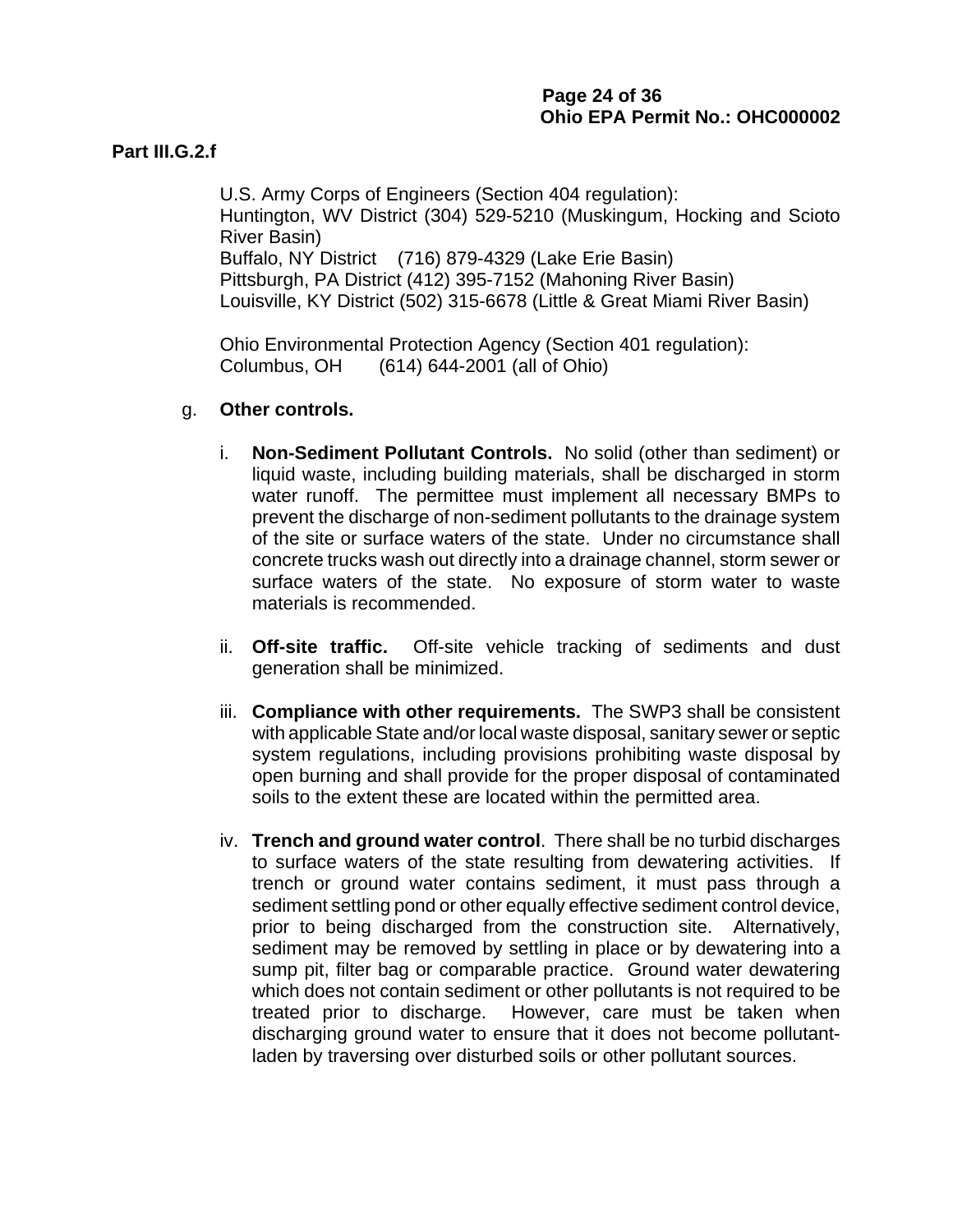## **Page 25 of 36 Ohio EPA Permit No.: OHC000002**

#### **Part III.G.2**

- h. **Maintenance.** All temporary and permanent control practices shall be maintained and repaired as needed to ensure continued performance of their intended function. All sediment control practices must be maintained in a functional condition until all up slope areas they control are permanently stabilized. The SWP3 shall be designed to minimize maintenance requirements. The applicant shall provide a description of maintenance procedures needed to ensure the continued performance of control practices.
- i. **Inspections.** At a minimum, procedures in an SWP3 shall provide that all controls on the site are inspected at least once every seven calendar days and within 24 hours after any storm event greater than one-half inch of rain per 24 hour period. The permittee shall assign qualified inspection personnel (those with knowledge and experience in the installation and maintenance of sediment and erosion controls) to conduct these inspections to ensure that the control practices are functional and to evaluate whether the SWP3 is adequate and properly implemented in accordance with the schedule proposed in Part III.G.1.g of this permit or whether additional control measures are required. Disturbed areas and areas used for storage of materials that are exposed to precipitation shall be inspected for evidence of or the potential for, pollutants entering the drainage system. Erosion and sediment control measures identified in the SWP3 shall be observed to ensure that those are operating correctly. Discharge locations shall be inspected to ascertain whether erosion and sediment control measures are effective in preventing significant impacts to the receiving waters. Locations where vehicles enter or exit the site shall be inspected for evidence of off-site vehicle tracking.

The permittee shall maintain for three years following the submittal of a notice of termination form, a record summarizing the results of the inspection, names(s) and qualifications of personnel making the inspection, the date(s) of the inspection, major observations relating to the implementation of the SWP3 and a certification as to whether the facility is in compliance with the SWP3 and the permit and identify any incidents of non-compliance. The record and certification shall be signed in accordance with Part V.G. of this permit.

i. **When practices require repair or maintenance.** If the inspection reveals that a control practice is in need of repair or maintenance, with the exception of a sediment settling pond, it must be repaired or maintained within three days of the inspection. Sediment settling ponds must be repaired or maintained within 10 days of the inspection.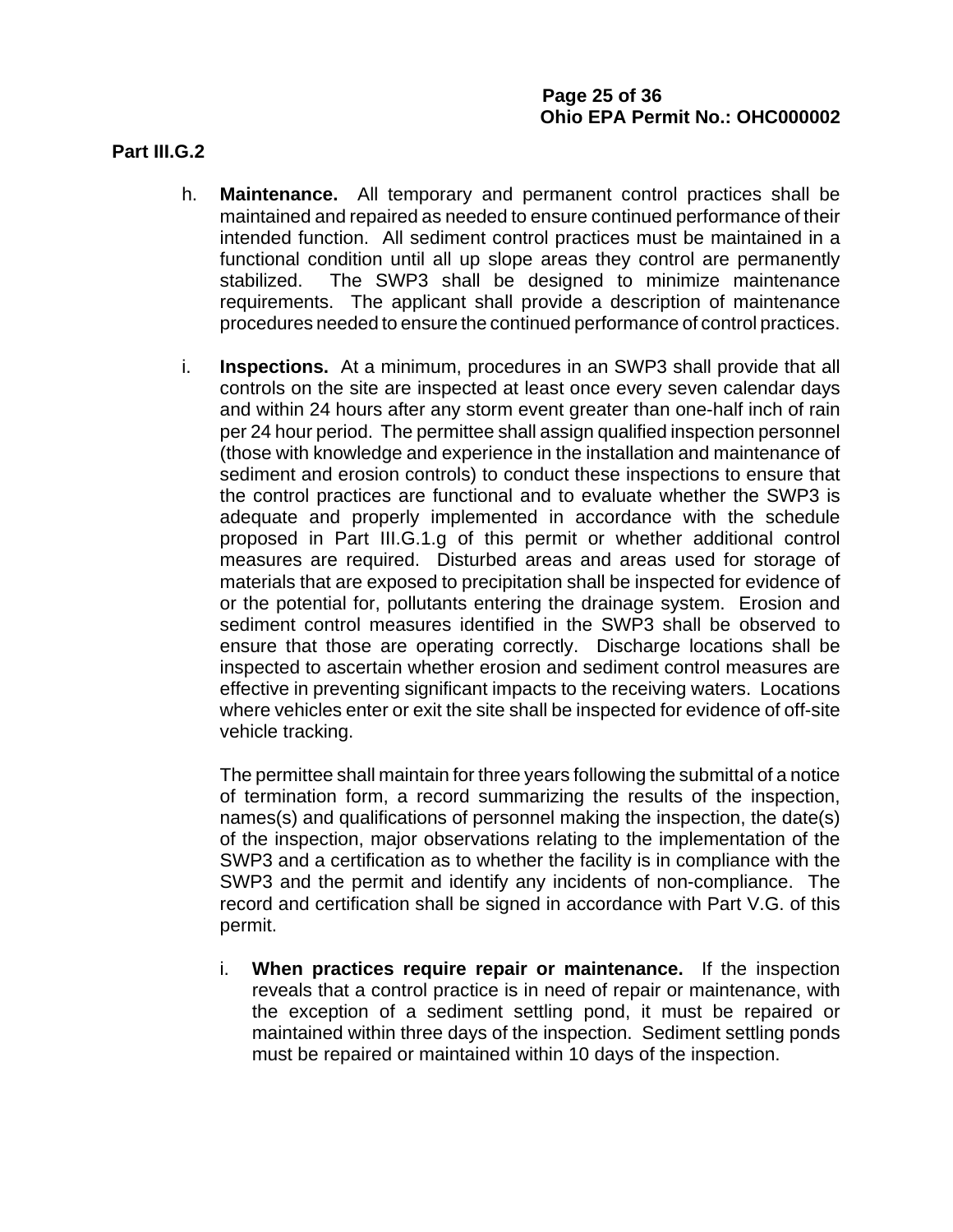### **Part III.G.2.i**

- ii. **When practices fail to provide their intended function.** If the inspection reveals that a control practice fails to perform its intended function and that another, more appropriate control practice is required, the SWP3 must be amended and the new control practice must be installed within 10 days of the inspection.
- iii. **When practices depicted on the SWP3 are not installed.** If the inspection reveals that a control practice has not been implemented in accordance with the schedule contained in Part III.G.1.g of this permit, the control practice must be implemented within 10 days from the date of the inspection. If the inspection reveals that the planned control practice is not needed, the record must contain a statement of explanation as to why the control practice is not needed.
- 3. **Approved State or local plans.** All dischargers regulated under this general permit must comply, except those exempted under state law, with the lawful requirements of municipalities, counties and other local agencies regarding discharges of storm water from construction activities. All erosion and sediment control plans and storm water management plans approved by local officials shall be retained with the SWP3 prepared in accordance with this permit. Applicable requirements for erosion and sediment control and storm water management approved by local officials are, upon submittal of a NOI form, incorporated by reference and enforceable under this permit even if they are not specifically included in an SWP3 required under this permit. When the project is located within the jurisdiction of a regulated municipal separate storm sewer system (MS4), the permittee must certify that the SWP3 complies with the requirements of the storm water management program of the MS4 operator.
- 4. **Exceptions.** If specific site conditions prohibit the implementation of any of the erosion and sediment control practices contained in this permit or site specific conditions are such that implementation of any erosion and sediment control practices contained in this permit will result in no environmental benefit, then the permittee shall provide justification for rejecting each practice based on site conditions. Exceptions from implementing the erosion and sediment control standards contained in this permit will be approved or denied on a case-by-case basis.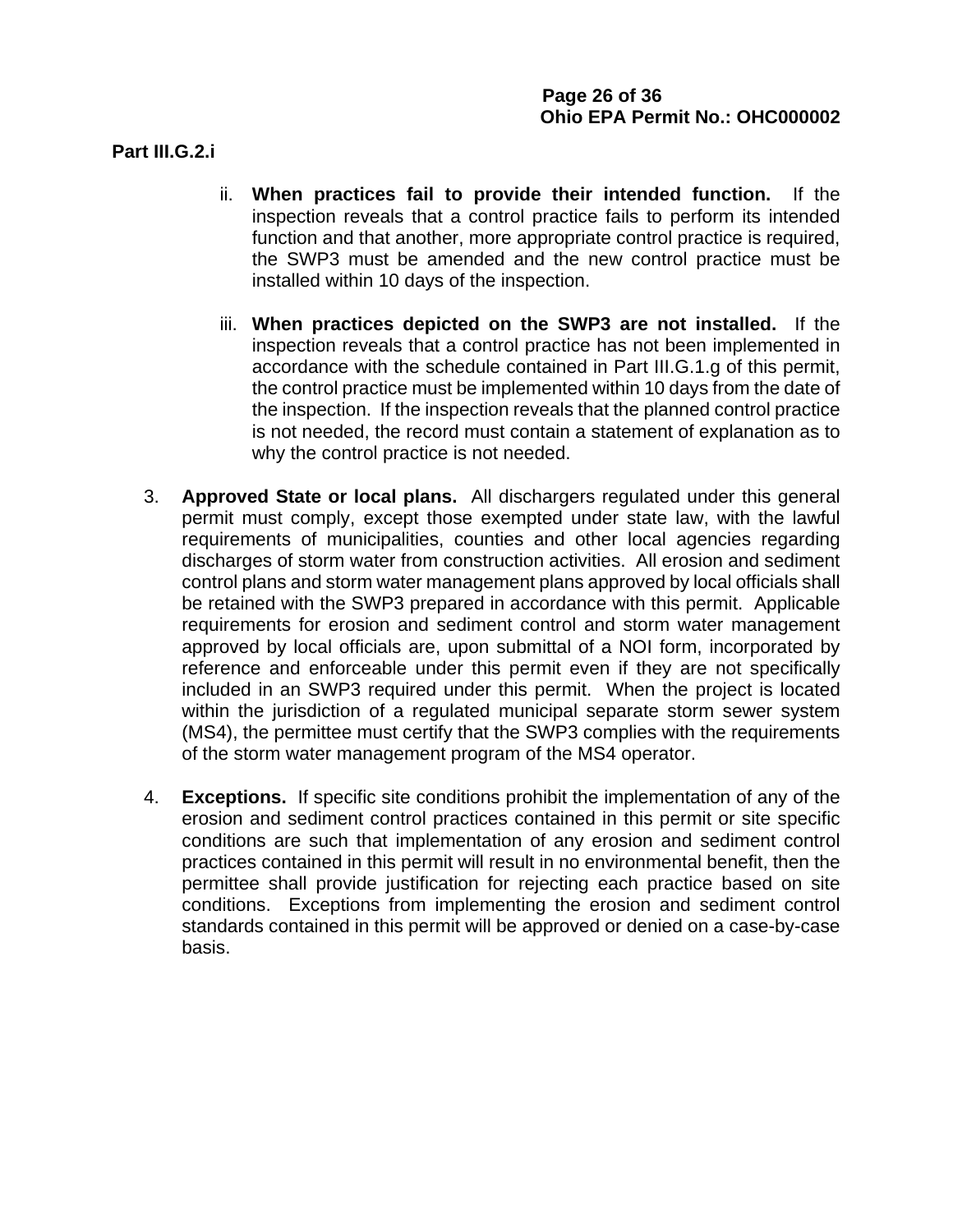## **Page 27 of 36 Ohio EPA Permit No.: OHC000002**

### **PART IV. NOTICE OF TERMINATION REQUIREMENTS**

### **A. Failure to notify.**

The terms and conditions of this permit shall remain in effect until a signed Notice of Termination (NOT) form is submitted. Failure to submit an NOT constitutes a violation of this permit and may affect the ability of the permittee to obtain general permit coverage in the future.

### **B. When to submit an NOT**

- 1. Permittees wishing to terminate coverage under this permit must submit an NOT form in accordance with Part V.G. of this permit. Compliance with this permit is required until an NOT form is submitted. The permittee's authorization to discharge under this permit terminates at midnight of the day the NOT form is submitted.
- 2. All permittees must submit an NOT form within 45 days of completing all permitted land disturbance activities. Enforcement actions may be taken if a permittee submits an NOT form without meeting one or more of the following conditions:
	- a. Final stabilization (see definition in Part VII) has been achieved on all portions of the site for which the permittee is responsible (including, if applicable, returning agricultural land to its pre-construction agricultural use);
	- b. Another operator(s) has assumed control over all areas of the site that have not been finally stabilized;
	- c. For residential construction only, temporary stabilization has been completed and the lot, which includes a home, has been transferred to the homeowner. (Note: individual lots without housing which are sold by the developer must undergo final stabilization prior to termination of permit coverage.); or
	- d. An exception has been granted under Part III.G.4.

#### **C. How to submit an NOT**

Permittees must use Ohio EPA's approved NOT form. The form must be completed and mailed according to the instructions and signed in accordance with Part V.G of this permit.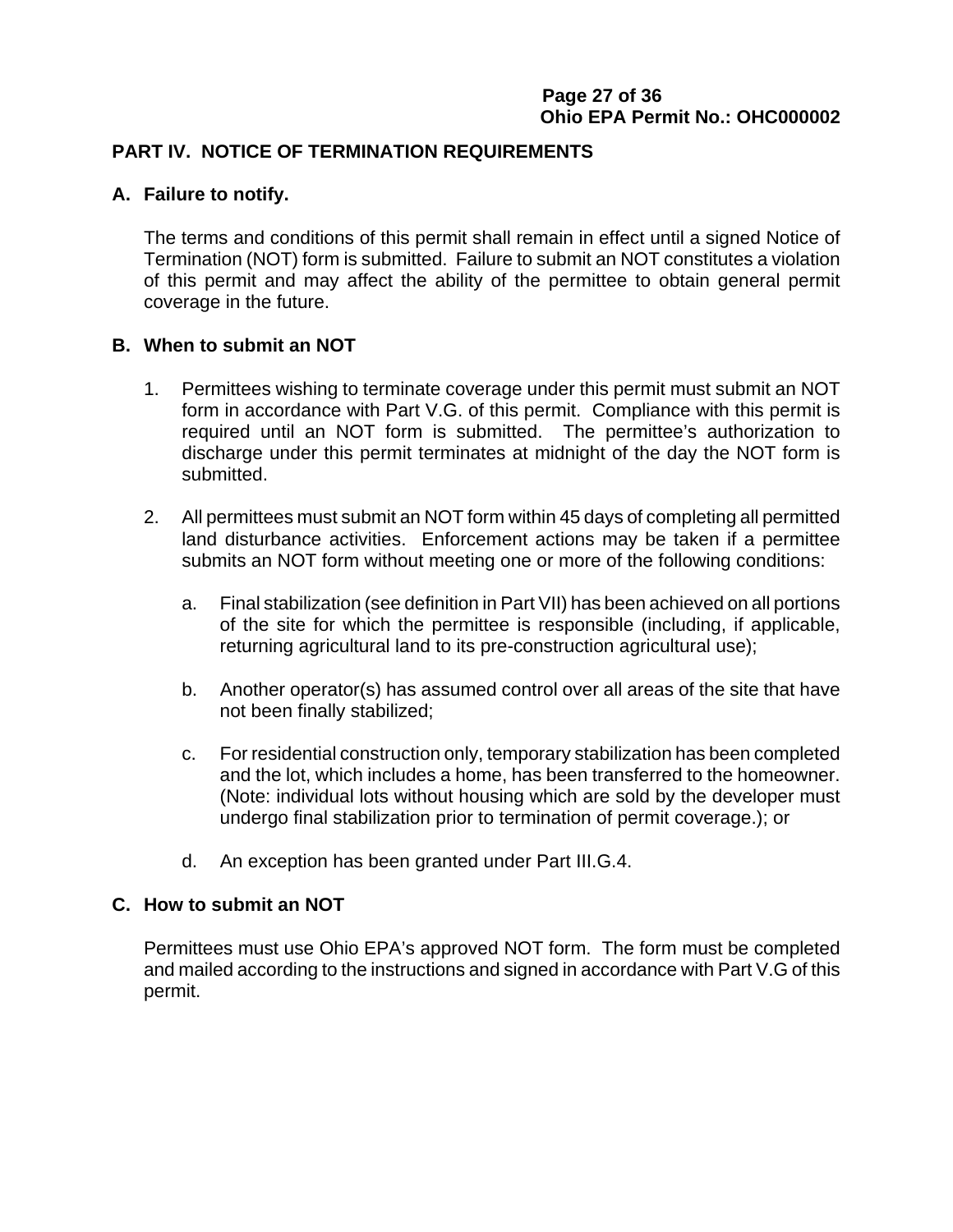### **PART V. STANDARD PERMIT CONDITIONS.**

#### **A. Duty to comply.**

- 1. The permittee must comply with all conditions of this permit. Any permit noncompliance constitutes a violation of ORC Chapter 6111. and is grounds for enforcement action.
- 2. Ohio law imposes penalties and fines for persons who knowingly make false statements or knowingly swear or affirm the truth of a false statement previously made.

#### **B. Continuation of an expired general permit.**

An expired general permit continues in force and effect until a new general permit is issued.

#### **C. Need to halt or reduce activity not a defense.**

It shall not be a defense for a permittee in an enforcement action that it would have been necessary to halt or reduce the permitted activity in order to maintain compliance with the conditions of this permit.

#### **D. Duty to mitigate.**

The permittee shall take all reasonable steps to minimize or prevent any discharge in violation of this permit which has a reasonable likelihood of adversely affecting human health or the environment.

#### **E. Duty to provide information.**

The permittee shall furnish to the director, within 10 days of written request, any information which the director may request to determine compliance with this permit. The permittee shall also furnish to the director upon request copies of records required to be kept by this permit.

### **F. Other information.**

When the permittee becomes aware that he or she failed to submit any relevant facts or submitted incorrect information in the NOI, SWP3, NOT or in any other report to the director, he or she shall promptly submit such facts or information.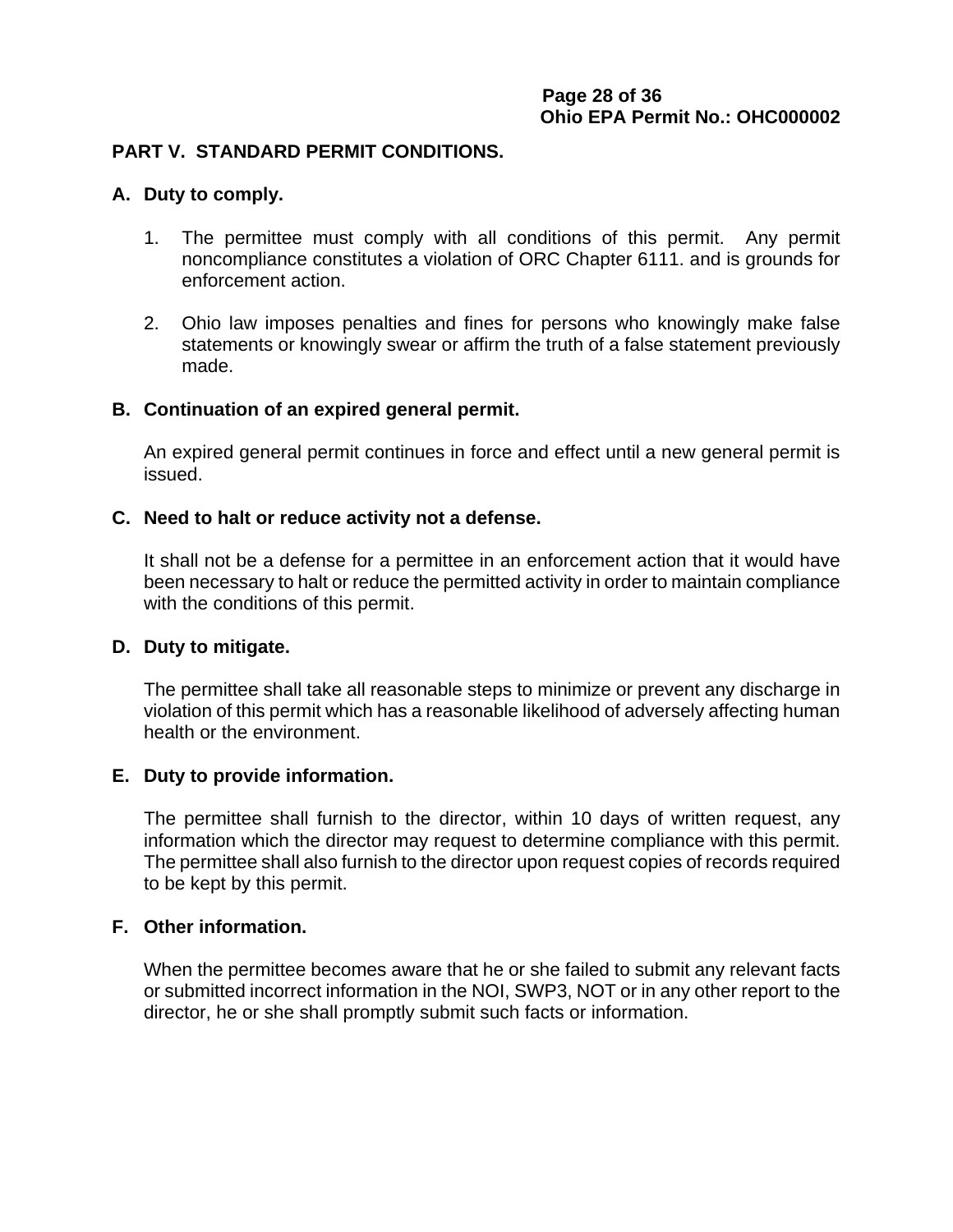### **Part V**

## **G. Signatory requirements.**

All NOIs, NOTs, SWP3s, reports, certifications or information either submitted to the director or that this permit requires to be maintained by the permittee, shall be signed.

- 1. These items shall be signed as follows:
	- a. For a corporation: By a responsible corporate officer. For the purpose of this section, a responsible corporate officer means:
		- i. A president, secretary, treasurer or vice-president of the corporation in charge of a principal business function or any other person who performs similar policy or decision-making functions for the corporation; or
		- ii. The manager of one or more manufacturing, production or operating facilities, provided, the manager is authorized to make management decisions which govern the operation of the regulated facility including having the explicit or implicit duty of making major capital investment recommendations and initiating and directing other comprehensive measures to assure long-term environmental compliance with environmental laws and regulations; the manager can ensure that the necessary systems are established or actions taken to gather complete and accurate information for permit application requirements; and where authority to sign documents has been assigned or delegated to the manager in accordance with corporate procedures;
	- b. For a partnership or sole proprietorship: By a general partner or the proprietor, respectively; or
	- c. For a municipality, State, Federal or other public agency: By either a principal executive officer or ranking elected official. For purposes of this section, a principal executive officer of a Federal agency includes (1) the chief executive officer of the agency or (2) a senior executive officer having responsibility for the overall operations of a principal geographic unit of the agency (e.g., Regional Administrators of U.S. EPA).
- 2. All reports required by the permits and other information requested by the director shall be signed by a person described in Part V.G.1 of this permit or by a duly authorized representative of that person. A person is a duly authorized representative only if: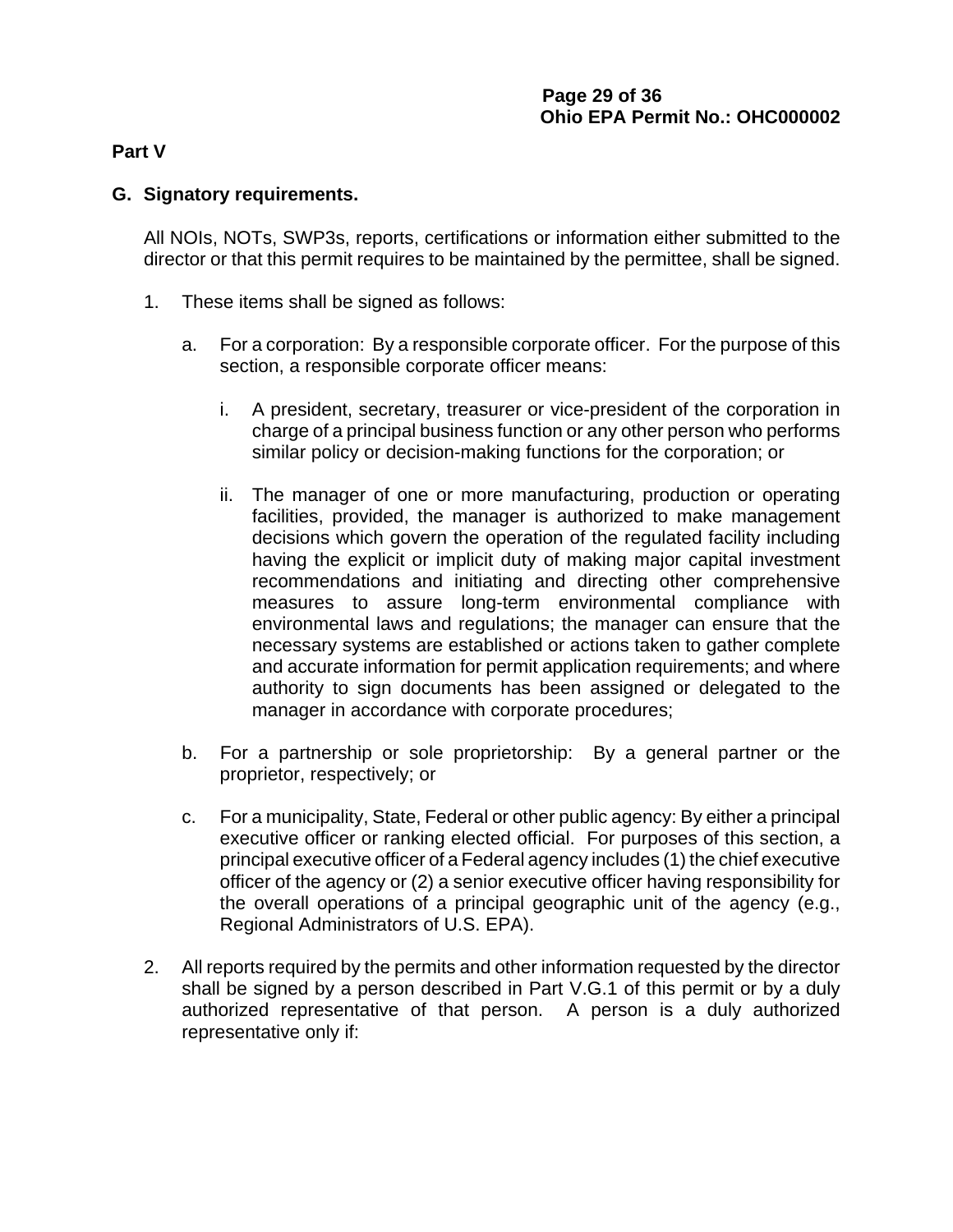### **Part V.G.2**

- a. The authorization is made in writing by a person described in Part V.G.1 of this permit and submitted to the director;
- b. The authorization specifies either an individual or a position having responsibility for the overall operation of the regulated facility or activity, such as the position of manager, operator of a well or well field, superintendent, position of equivalent responsibility or an individual or position having overall responsibility for environmental matters for the company. (A duly authorized representative may thus be either a named individual or any individual occupying a named position); and
- c. The written authorization is submitted to the director.
- 3. Changes to authorization. If an authorization under Part V.G.2 of this permit is no longer accurate because a different individual or position has responsibility for the overall operation of the facility, a new authorization satisfying the requirements of Part V.G.2 of this permit must be submitted to the director prior to or together with any reports, information or applications to be signed by an authorized representative.

#### **H. Certification.**

Any person signing documents under this section shall make the following certification:

*"I certify under penalty of law that this document and all attachments were prepared under my direction or supervision in accordance with a system designed to assure that qualified personnel properly gathered and evaluated the information submitted. Based on my inquiry of the person or persons who manage the system or those persons directly responsible for gathering the information, the information submitted is, to the best of my knowledge and belief, true, accurate and complete. I am aware that there are significant penalties for submitting false information, including the possibility of fine and imprisonment for knowing violations."*

#### **I. Oil and hazardous substance liability.**

Nothing in this permit shall be construed to preclude the institution of any legal action or relieve the permittee from any responsibilities, liabilities or penalties to which the permittee is or may be subject under section 311 of the CWA or 40 CFR Part 112. 40 CFR Part 112 establishes procedures, methods and equipment and other requirements for equipment to prevent the discharge of oil from non-transportation-related onshore and offshore facilities into or upon the navigable surface waters of the State or adjoining shorelines.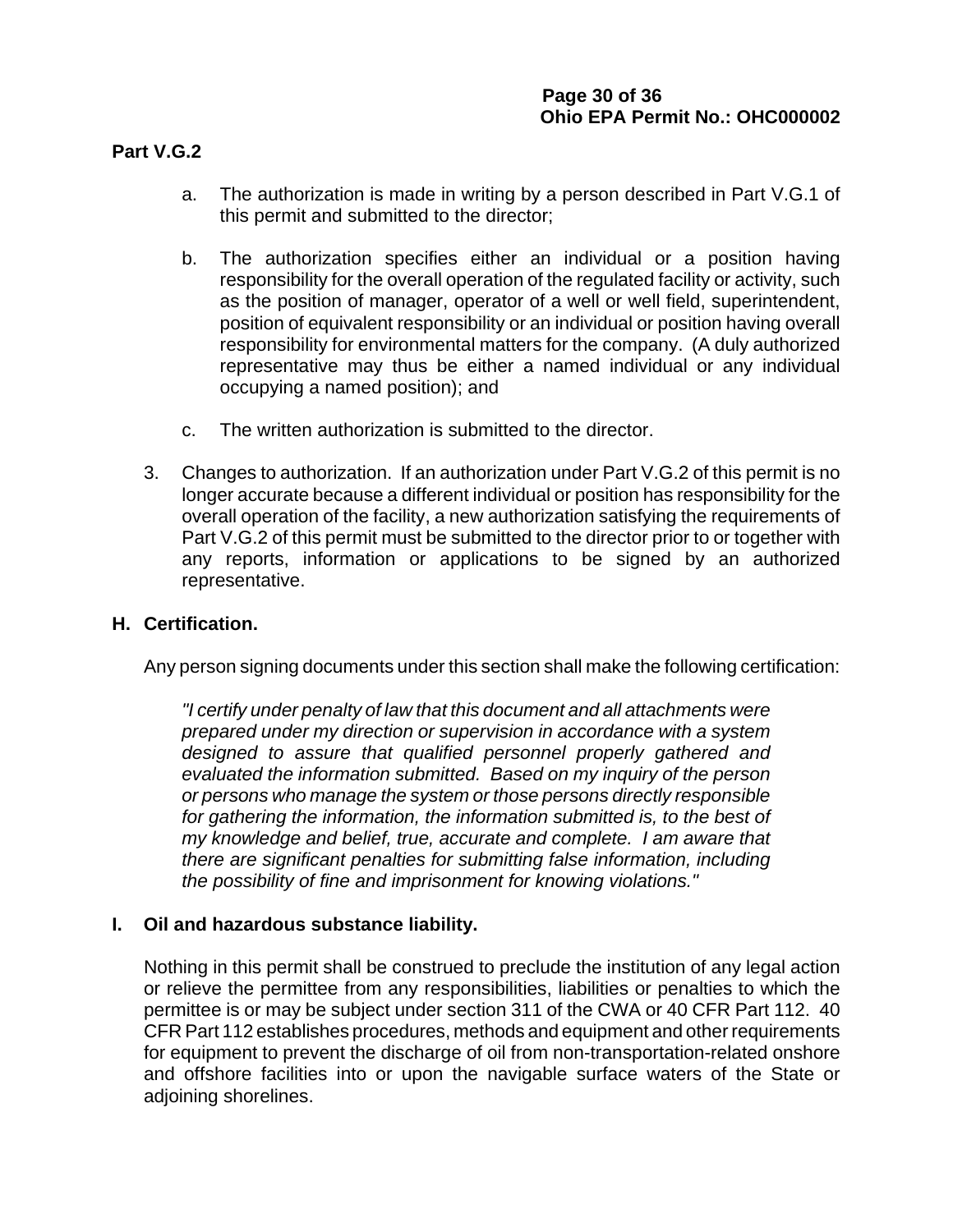### **Part V**

### **J. Property rights.**

The issuance of this permit does not convey any property rights of any sort, nor any exclusive privileges, nor does it authorize any injury to private property nor any invasion of personal rights, nor any infringement of Federal, State or local laws or regulations.

### **K. Severability.**

The provisions of this permit are severable and if any provision of this permit or the application of any provision of this permit to any circumstance, is held invalid, the application of such provision to other circumstances and the remainder of this permit shall not be affected thereby.

### **L. Transfers.**

Ohio NPDES general permit coverage is transferable. Ohio EPA must be notified in writing sixty days prior to any proposed transfer of coverage under an Ohio NPDES general permit. The transferee must inform Ohio EPA it will assume the responsibilities of the original permittee transferor.

#### **M. Environmental laws.**

No condition of this permit shall release the permittee from any responsibility or requirements under other environmental statutes or regulations.

#### **N. Proper operation and maintenance.**

The permittee shall at all times properly operate and maintain all facilities and systems of treatment and control (and related appurtenances) which are installed or used by the permittee to achieve compliance with the conditions of this permit and with the requirements of SWP3s. Proper operation and maintenance requires the operation of backup or auxiliary facilities or similar systems, installed by a permittee only when necessary to achieve compliance with the conditions of the permit.

#### **O. Inspection and entry.**

The permittee shall allow the director or an authorized representative of Ohio EPA, upon the presentation of credentials and other documents as may be required by law, to: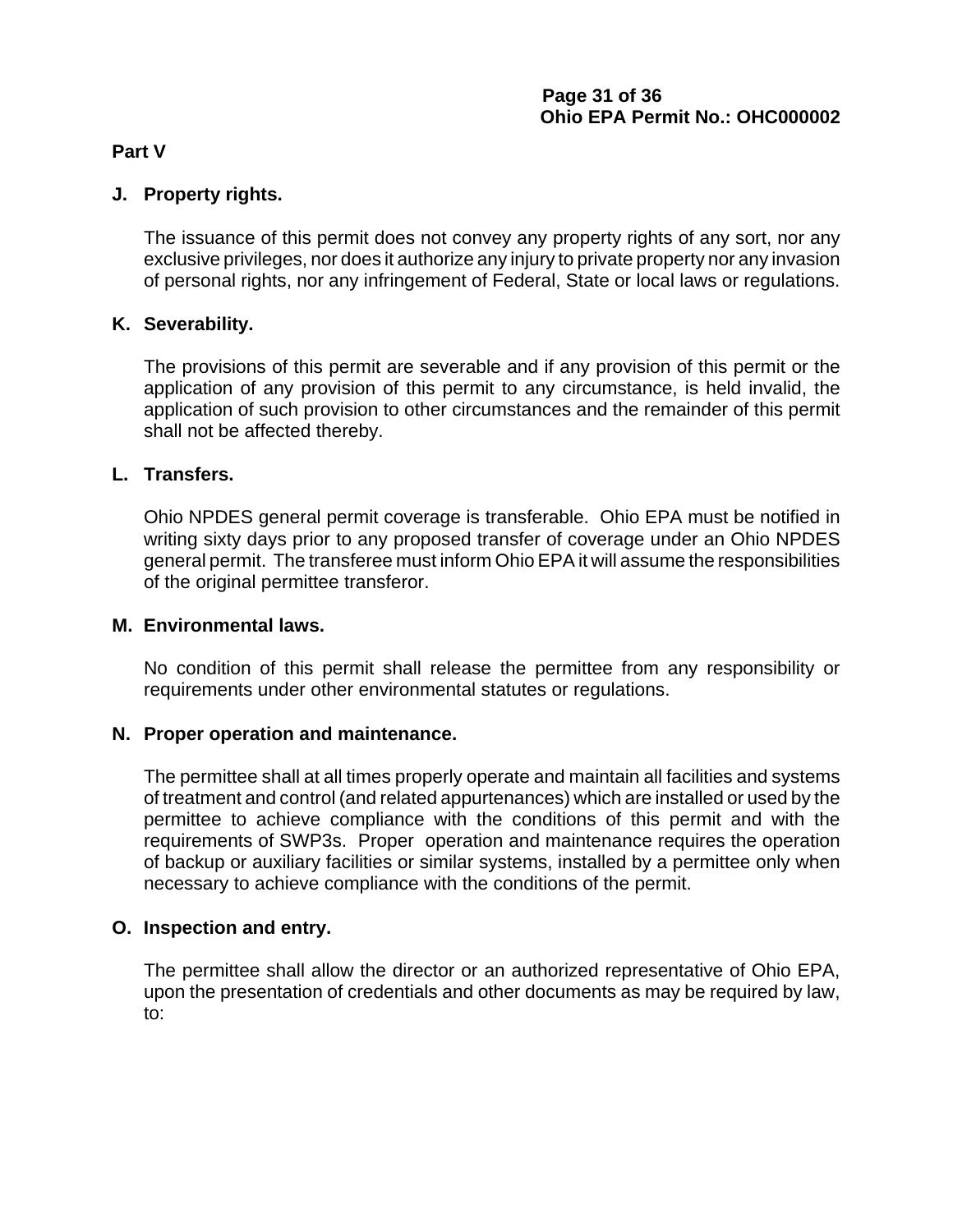## **Part V.O**

- 1. Enter upon the permittee's premises where a regulated facility or activity is located or conducted or where records must be kept under the conditions of this permit;
- 2. Have access to and copy at reasonable times, any records that must be kept under the conditions of this permit; and
- 3. Inspect at reasonable times any facilities or equipment (including monitoring and control equipment).

# **PART VI. REOPENER CLAUSE**

- **A.** If there is evidence indicating potential or realized impacts on water quality due to any storm water discharge associated with construction activity covered by this permit, the permittee of such discharge may be required to obtain coverage under an individual permit or an alternative general permit in accordance with Part I.C of this permit or the permit may be modified to include different limitations and/or requirements.
- **B.** Permit modification or revocation will be conducted according to ORC Chapter 6111.

# **PART VII. DEFINITIONS**

- A. "Act" means Clean Water Act (formerly referred to as the Federal Water Pollution Control Act or Federal Water Pollution Control Act Amendments of 1972) Pub. L. 92- 500, as amended Pub. L. 95-217, Pub. L. 95-576, Pub. L. 96-483, Pub. L. 97-117 and Pub. L. 100-4, 33 U.S.C. 1251 et. seq.
- B. "Best management practices (BMPs)" means schedules of activities, prohibitions of practices, maintenance procedures and other management practices (both structural and non-structural) to prevent or reduce the pollution of surface waters of the state. BMP's also include treatment requirements, operating procedures and practices to control plant and/or construction site runoff, spillage or leaks, sludge or waste disposal or drainage from raw material storage.
- C. "Commencement of construction" means the initial disturbance of soils associated with clearing, grubbing, grading, placement of fill or excavating activities or other construction activities.
- D. "Concentrated storm water runoff" means any storm water runoff which flows through a drainage pipe, ditch, diversion or other discrete conveyance channel.
- E. "Director" means the director of the Ohio Environmental Protection Agency.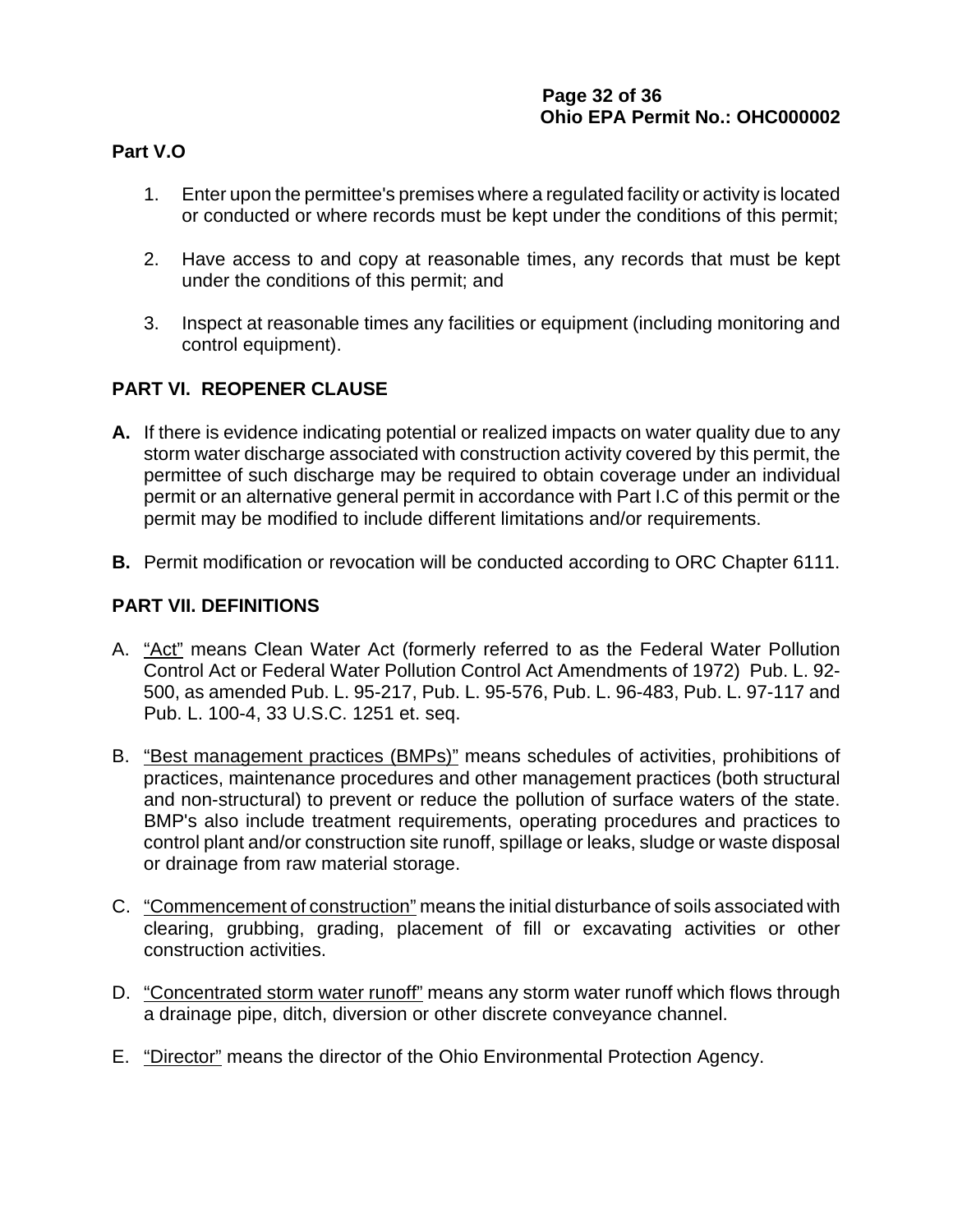### **Part VII**

- F. "Discharge" means the addition of any pollutant to the surface waters of the state from a point source.
- G. "Disturbance" means any clearing, grading, excavating, filling, or other alteration of land surface where natural or man-made cover is destroyed in a manner that exposes the underlying soils.
- H. "Final stabilization" means that either:
	- 1. All soil disturbing activities at the site are complete and a uniform perennial vegetative cover (e.g., evenly distributed, without large bare areas) with a density of at least 70 percent cover for the area has been established on all unpaved areas and areas not covered by permanent structures or equivalent stabilization measures (such as the use of mulches, rip-rap, gabions or geotextiles) have been employed. In addition, all temporary erosion and sediment control practices are removed and disposed of and all trapped sediment is permanently stabilized to prevent further erosion; or
	- 2. For individual lots in residential construction by either:
		- a. The homebuilder completing final stabilization as specified above or
		- b. The homebuilder establishing temporary stabilization including perimeter controls for an individual lot prior to occupation of the home by the homeowner and informing the homeowner of the need for and benefits of, final stabilization. (Homeowners typically have an incentive to put in the landscaping functionally equivalent to final stabilization as quick as possible to keep mud out of their homes and off sidewalks and driveways.); or
	- 3. For construction projects on land used for agricultural purposes (e.g., pipelines across crop or range land), final stabilization may be accomplished by returning the disturbed land to its pre-construction agricultural use. Areas disturbed that were previously used for agricultural activities, such as buffer strips immediately adjacent to surface waters of the state and which are not being returned to their pre-construction agricultural use, must meet the final stabilization criteria in (1) or (2) above.
- I. "Individual Lot NOI" means a Notice of Intent for an individual lot to be covered by this permit (see parts I and II of this permit).
- J. "Larger common plan of development or sale"- means a contiguous area where multiple separate and distinct construction activities may be taking place at different times on different schedules under one plan.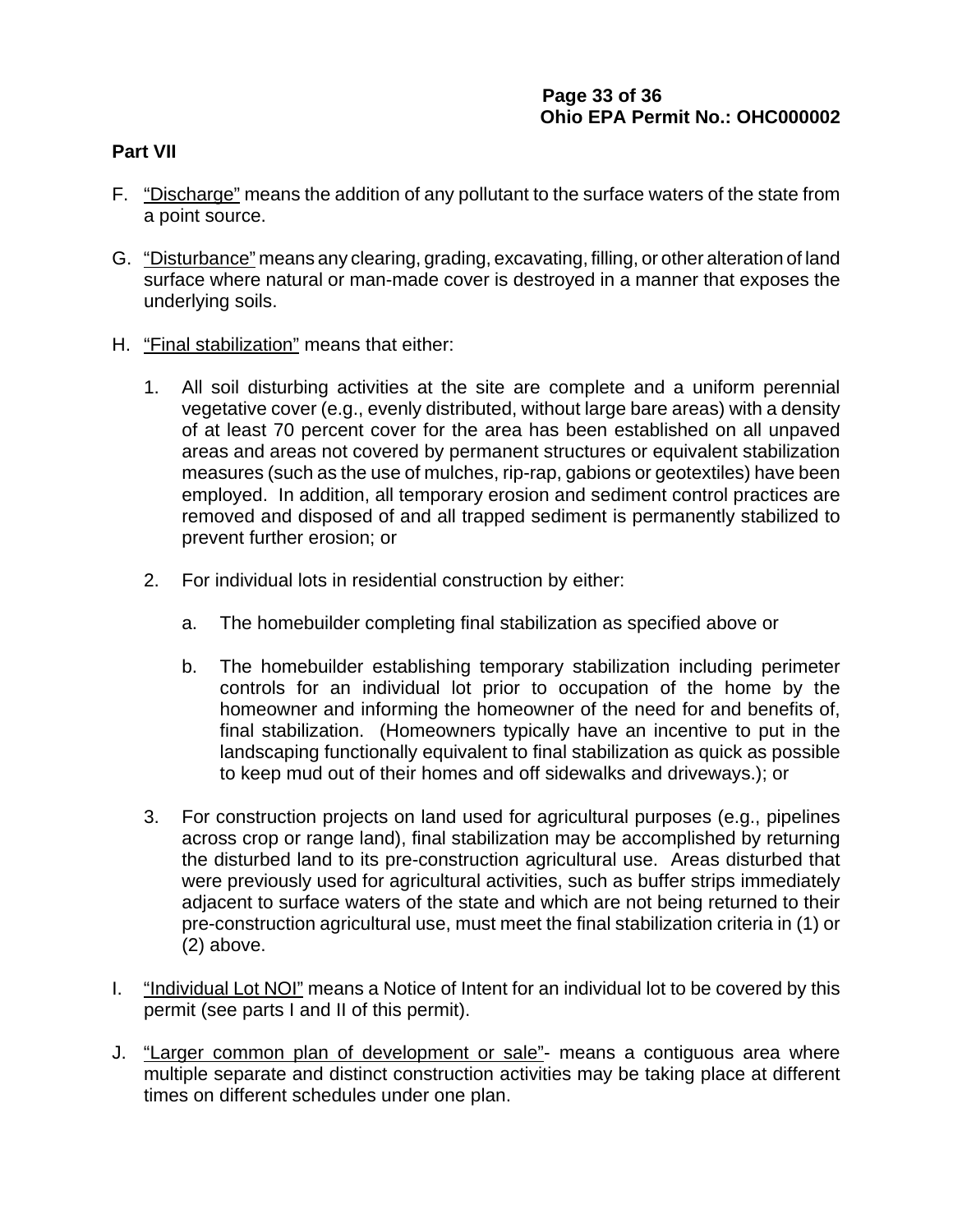## **Page 34 of 36 Ohio EPA Permit No.: OHC000002**

#### **Part VII**

- K. "MS4" means municipal separate storm sewer system which means a conveyance or system of conveyances (including roads with drainage systems, municipal streets, catch basins, curbs, gutters, ditches, man-made channels or storm drains) that are:
	- 1. Owned or operated by the federal government, state, municipality, township, county, district(s) or other public body (created by or pursuant to state or federal law) including special district under state law such as a sewer district, flood control district or drainage districts or similar entity or a designated and approved management agency under section 208 of the act that discharges into surface waters of the state; and
	- 2. Designed or used for collecting or conveying solely storm water,
	- 3. Which is not a combined sewer and
	- 4. Which is not a part of a publicly owned treatment works.
- L. "National Pollutant Discharge Elimination System (NPDES)" means the national program for issuing, modifying, revoking and reissuing, terminating, monitoring and enforcing permits and enforcing pretreatment requirements, under sections 307, 402, 318 and 405 of the CWA. The term includes an "approved program."
- M. "NOI" means notice of intent to be covered by this permit.
- N. "NOT" means notice of termination.
- O. "Operator" means any party associated with a construction project that meets either of the following two criteria:
	- 1. The party has operational control over construction plans and specifications, including the ability to make modifications to those plans and specifications; or
	- 2. The party has day-to-day operational control of those activities at a project which are necessary to ensure compliance with an SWP3 for the site or other permit conditions (e.g., they are authorized to direct workers at a site to carry out activities required by the SWP3 or comply with other permit conditions).

As set forth in Part II.A, there can be more than one operator at a site and under these circumstances, the operators shall be co-permittees.

P. "Owner or operator" means the owner or operator of any "facility or activity" subject to regulation under the NPDES program.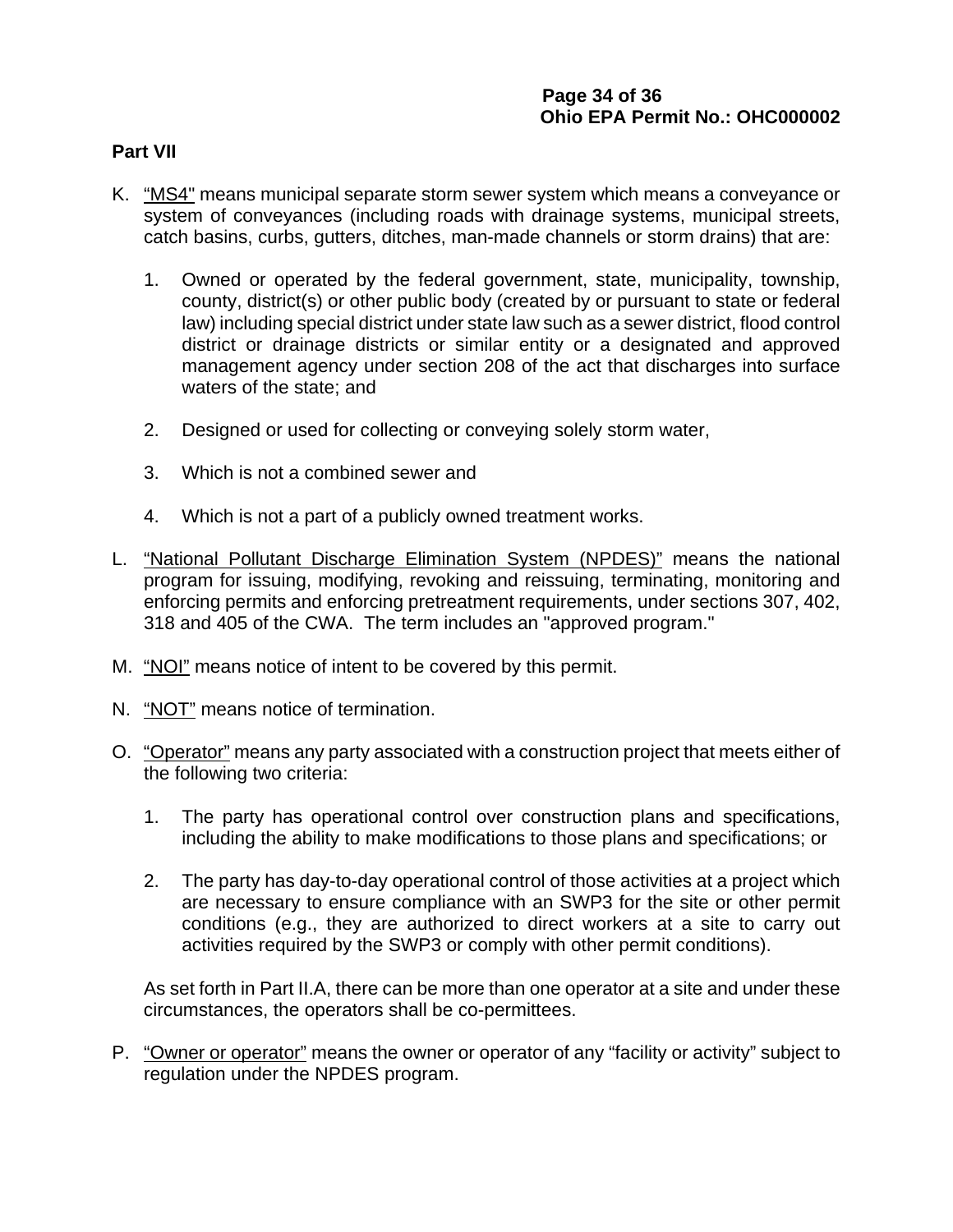### **Part VII**

- Q. "Permanent stabilization" means the establishment of permanent vegetation, decorative landscape mulching, matting, sod, rip rap and landscaping techniques to provide permanent erosion control on areas where construction operations are complete or where no further disturbance is expected for at least one year.
- R. "Percent imperviousness" means the impervious area created divided by the total area of the project site.
- S. "Point source" means any discernible, confined and discrete conveyance, including but not limited to, any pipe, ditch, channel, tunnel, conduit, well, discrete fissure, container, rolling stock, concentrated animal feeding operation, landfill leachate collection system, vessel or the floating craft from which pollutants are or may be discharged. This term does not include return flows from irrigated agriculture or agricultural storm water runoff.
- T. "Rainwater and Land Development" is a manual describing construction and postconstruction best management practices and associated specifications. A copy of the manual may be obtained by contacting the Ohio Department of Natural Resources, Division of Soil & Water Conservation.
- U. "Riparian area" means the transition area between flowing water and terrestrial (land) ecosystems composed of trees, shrubs and surrounding vegetation which serve to stabilize erodible soil, improve both surface and ground water quality, increase stream shading and enhance wildlife habitat.
- V. "Runoff coefficient" means the fraction of total rainfall that will appear at the conveyance as runoff.
- W. "Sediment settling pond" means a sediment trap, sediment basin or permanent basin that has been temporarily modified for sediment control, as described in the latest edition of the Rainwater and Land Development manual.
- X. "State isolated wetland permit requirements" means the requirements set forth in Sections 6111.02 through 6111.029 of the ORC.
- Y. "Storm water" means storm water runoff, snow melt and surface runoff and drainage.
- Z. "Surface waters of the state" or "water bodies" means all streams, lakes, reservoirs, ponds, marshes, wetlands or other waterways which are situated wholly or partially within the boundaries of the state, except those private waters which do not combine or effect a junction with natural surface or underground waters. Waters defined as sewerage systems, treatment works or disposal systems in Section 6111.01 of the ORC are not included.